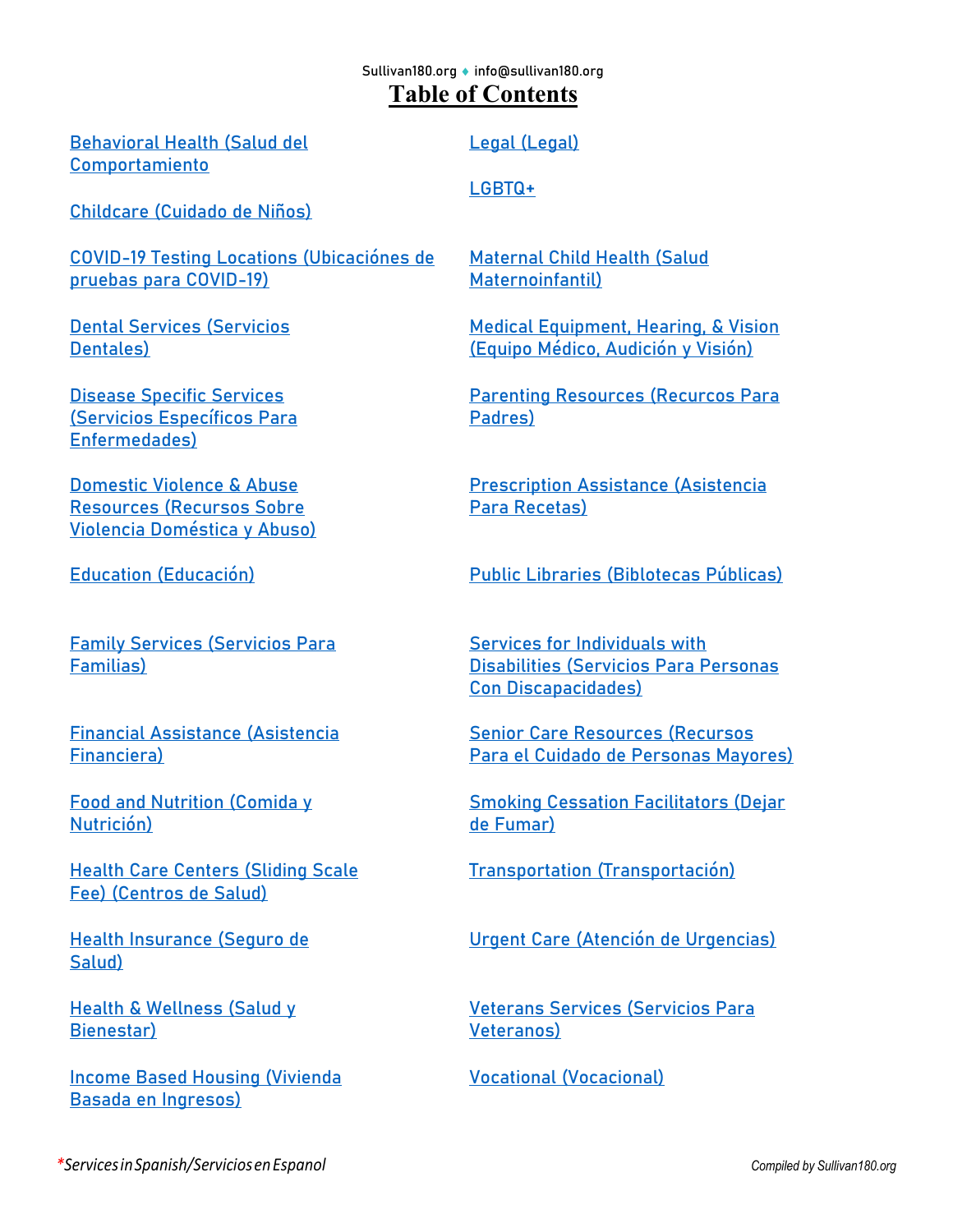### **BEHAVIORAL HEALTH (Salud del Comportamiento)**

<span id="page-1-1"></span><span id="page-1-0"></span>

| <u>s ann an cann ann an c</u>                                                                                                                                                                                                                                                  |                                                            |                                                                 |                                                                  |  |
|--------------------------------------------------------------------------------------------------------------------------------------------------------------------------------------------------------------------------------------------------------------------------------|------------------------------------------------------------|-----------------------------------------------------------------|------------------------------------------------------------------|--|
| <b>MENTAL HEALTH SERVICE PROVIDERS</b>                                                                                                                                                                                                                                         |                                                            |                                                                 |                                                                  |  |
| <b>Abbott House</b>                                                                                                                                                                                                                                                            | 118 Bracken Rd<br>Montgomery, NY                           | 914-591-7300                                                    | www.abbotthouse.net                                              |  |
| *Catholic Charities, Inc.                                                                                                                                                                                                                                                      | 11 Hamilton Avenure,<br>Monticello, NY 12701               | 845-794-8080                                                    | www.cccsos.org                                                   |  |
| *Children's Mobile Crisis<br>Intervention                                                                                                                                                                                                                                      | 192 East Broadway<br>Monticello, NY 12701                  | 845-701-3777                                                    | www.sullivanarc.org                                              |  |
| <b>Choices Mental Health</b><br>Counseling, PLLC.                                                                                                                                                                                                                              | 32 Mountain Mall Plaza,<br>Suite 2<br>Monticello, NY 12701 | 845-513-5002                                                    | www.choicesmhc.com                                               |  |
| <b>Crisis Text Line</b>                                                                                                                                                                                                                                                        | <b>National Textline</b>                                   | 741741                                                          | www.crisistextline.org                                           |  |
| <b>Dynamite Youth Center</b><br><b>Foundation</b>                                                                                                                                                                                                                              | 5803 NY Route 42<br>Fallsburg, NY 12733                    | 845-434-3370                                                    | www.dycinc.org/facilities/#upstate                               |  |
| *Hudson Valley Community<br>Services, Inc. (HVCS)                                                                                                                                                                                                                              | 20 Crystal Street<br>Monticello, NY 12701                  | 845-791-8871                                                    | www.hudsonvalleycs.org                                           |  |
| <b>IM ALIVE</b>                                                                                                                                                                                                                                                                | National Online Support<br>Online instant Messaging        |                                                                 | www.imalive.org                                                  |  |
| <b>Independent Living</b>                                                                                                                                                                                                                                                      | 14 Pelton Street, East Wing<br>Monticello, NY 12701        | (845) 794-3322                                                  | www.myindependentliving.org                                      |  |
| Kathleen A. Christie, LCSW<br><b>Therapist &amp; Consultant</b>                                                                                                                                                                                                                | 1830 New York Highway 52<br>Liberty, NY 12754              | 845-293-2143                                                    | www.kathleenachristielcsw.com                                    |  |
| *Mid-Hudson Problem Gambling<br><b>Resource Center</b>                                                                                                                                                                                                                         | 7 Skyline Drive, Suite 350<br>Hawthorne, NY 10532          | 914-215-6440                                                    | www.nyproblemgamblinghelp.org/mid-hudson                         |  |
| *Mobile Mental Health Team                                                                                                                                                                                                                                                     | Mobile Team - 24 Hour<br>Outreach for Adults 18+           | 800-710-7083<br>845-790-0911                                    | www.sullivanny.us/Departments/CommunityServic<br>$es$            |  |
| *National Suicide Prevention Line                                                                                                                                                                                                                                              | <b>National Hotline</b>                                    | 800-784-2433<br>800-(SUICIDE)<br>800-273-8255<br>800-273-(TALK) | www.suicide.org                                                  |  |
| *NAMI Sullivan County                                                                                                                                                                                                                                                          | 20 Crystal Street<br>Monticello, NY 12701                  | 845-794-1029                                                    | www.naminys.org/nys/affiliates-details/nami-<br>sullivan-county/ |  |
| *Rehabilitation Support Services<br>(RSS)                                                                                                                                                                                                                                      | 20 Crystal Street<br>Monticello, NY 12701                  | (845) 791-4010 or<br>4151<br>(845) 791-4262                     | www.rehab.org/county/sullivan-county/                            |  |
| *Restorative Management Corp.<br>Telehealth for gambling, medication<br>assisted treatment, couple/significant<br>other treatment; Support groups for:<br>women-specific, criminal justice, anger<br>management, domestic violence,<br>parenting skills, and tobacco cessation | 64 Jefferson St, Suite 2<br>Monticello, NY 12701           | 845-250-1115                                                    | www.restorativemanagement.com                                    |  |
| *Sullivan County Community<br><b>Services</b>                                                                                                                                                                                                                                  | 20 Community Lane<br>Liberty, NY 12754                     | 845-292-8770                                                    | www.sullivanny.us/Departments/Com<br>munityServices              |  |
| <b>Synergy</b>                                                                                                                                                                                                                                                                 | 64 Jefferson St<br>Monticello, NY 12701                    | 845-791-8800                                                    | www.synergyofmonticello.com                                      |  |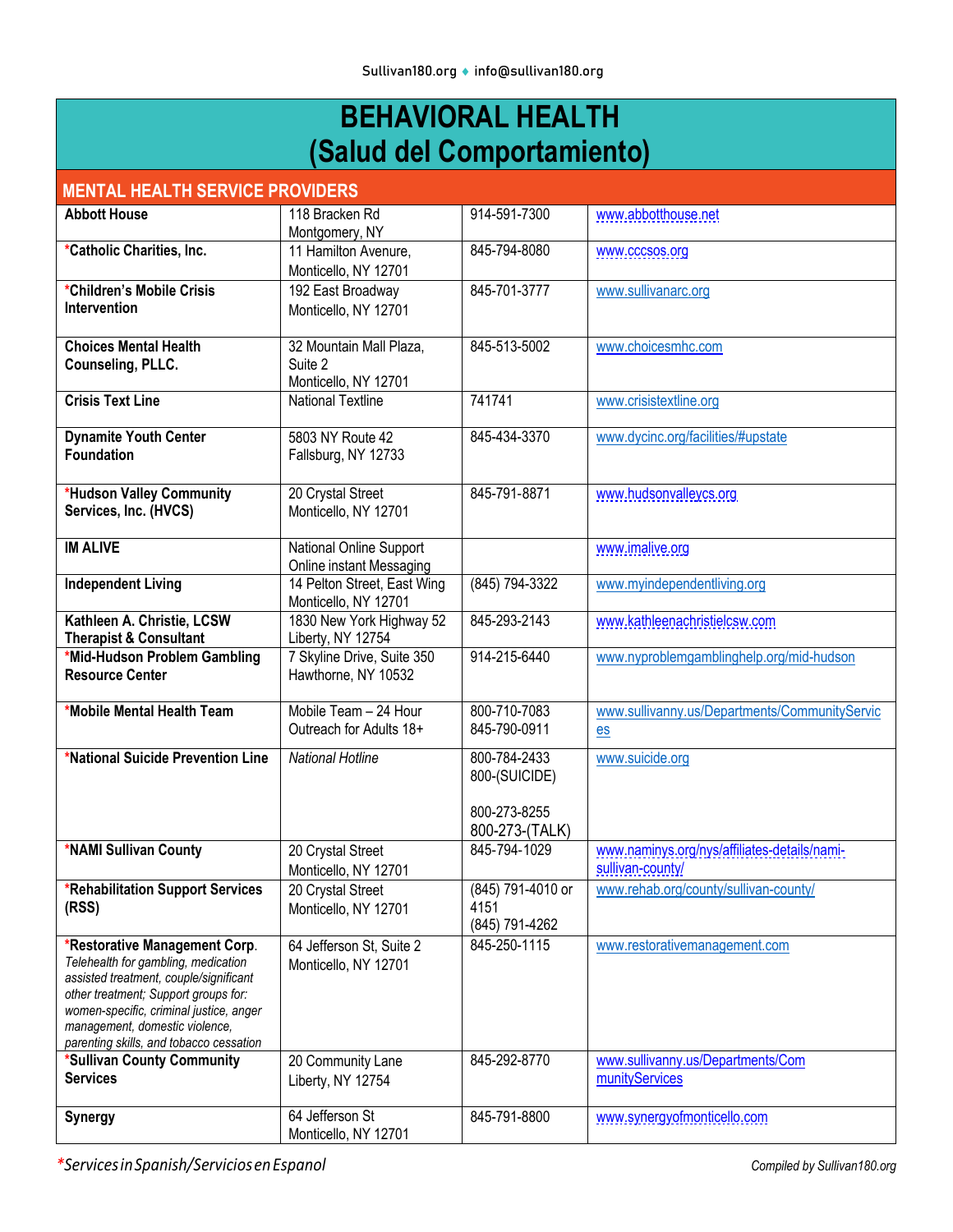| Sullivan180.org ♦ info@sullivan180.org                                                                                                           |                                                |                                                 |                                                                                         |  |
|--------------------------------------------------------------------------------------------------------------------------------------------------|------------------------------------------------|-------------------------------------------------|-----------------------------------------------------------------------------------------|--|
| <b>The Trevor Project</b>                                                                                                                        | National Helpline                              | 800-850-8078                                    | www.thetrevorproject.org                                                                |  |
| VA Satellite Clinic at Department<br>of Mental Health                                                                                            | 146 Pike Street<br>Port Jervis, NY 12771       | 845-858-9809                                    | www.va.gov/hudson-valley-health-<br>care/locations/port-jervis-va-clinic/               |  |
| PHARMACEUTICAL DRUG DROP-OFF BOX LOCATIONS                                                                                                       |                                                |                                                 |                                                                                         |  |
| <b>Fallsburg Police Dept.</b>                                                                                                                    | 19 Railroad Plaza<br>South Fallsburg, NY 12779 | 845-434-4422                                    | https://www.health.ny.gov/professionals/narcotic/m<br>edication_drop_boxes/sullivan.htm |  |
| <b>Liberty Police Dept.</b>                                                                                                                      | 159 North Main Street<br>Liberty, NY 12754     | 845-292-4422                                    | https://www.health.ny.gov/professionals/narcotic/m<br>edication drop boxes/sullivan.htm |  |
| <b>Monticello Police Dept.</b>                                                                                                                   | 2 Pleasant Street<br>Monticello, NY 12701      | 845-794-4422                                    | https://www.health.ny.gov/professionals/narcotic/m<br>edication drop boxes/sullivan.htm |  |
| <b>Sullivan County Dept. of Family</b><br><b>Services</b>                                                                                        | 16 Community Lane<br>Liberty, NY 12754         | 845-292-0100                                    | https://www.health.ny.gov/professionals/narcotic/m<br>edication_drop_boxes/sullivan.htm |  |
| <b>NARCAN/NALOXONE DRUG DEACTIVATION BAGS &amp; TRAININGS</b>                                                                                    |                                                |                                                 |                                                                                         |  |
| <b>Alcoholism and Drug Abuse</b><br><b>Council (ADAC)</b>                                                                                        | 6 Wesley Court<br>Middletown, NY 10941         | 845-673-5903                                    | www.adacinfo.com/programs-services/mid-hudson-<br>prevention-resource-center-mhprc/     |  |
| *Catholic Charities of Orange,<br><b>Sullivan &amp; Ulster</b><br>Community prevention services                                                  | 27 Matthews Street<br>Goshen, NY 10924         | 845-294-5124<br>Ext. 1025                       | www.cccsos.org/programs-services/substance-<br>use-prevention                           |  |
| <b>Onward Recovery</b><br><b>Hudson Valley Recovery</b><br><b>Community Outreach Center</b>                                                      | 5 Washington Terrace<br>Newburgh, NY 12550     | Mobile: Call or text<br>914-359-9648<br>Office: | www.onwardrecovery.org                                                                  |  |
|                                                                                                                                                  |                                                | 845-565-1162<br>Ext. 453                        |                                                                                         |  |
| <b>Sullivan County Public Health</b><br><b>Services</b>                                                                                          | 50 Community Lane<br>Liberty, NY 12754         | 845-292-5910                                    | www.sullivanny.us/Departments/Publichealth                                              |  |
| <b>SUBSTANCE USE</b>                                                                                                                             |                                                |                                                 |                                                                                         |  |
| *Catholic Charities of Orange,<br><b>Sullivan &amp; Ulster</b><br>Substance use detox and residential<br>treatment                               | 17 Hamilton Avenue<br>Monticello, NY 12701     | 845-794-8080                                    | www.CCCSOS.org                                                                          |  |
| *Catholic Charities of Orange,<br><b>Sullivan &amp; Ulster</b><br>Substance use outpatient clinic<br>and day rehab treatment                     | 396 Broadway<br>Monticello, NY 12701           | 845-794-8080                                    | www.CCCSOS.org                                                                          |  |
| <b>Bridge Back to Life - Mobile Unit</b>                                                                                                         | 4271 Hempstead Turnpike<br>Bethpage, NY 11714  | 844-896-BBTL                                    | www.bridgebacktolife.com                                                                |  |
| *HOPE NY                                                                                                                                         | Local 24/7 Info &<br>Referral Line             | 877-8-HOPENY                                    | www.oasas.ny.gov/hopeline                                                               |  |
| Hope Not Handcuffs - Hudson<br>Valley                                                                                                            | PO Box 1277<br>Pine Bush, NY 12566             | 833-428-HOPE                                    | www.hopenothandcuffshv.com                                                              |  |
| *H.O.P.E. for Sullivan County                                                                                                                    | Local 24/7 Info & Referral<br>Line             | 866-832-5575                                    | www.sullivanny.us/Departments/Publichealth/Opoi<br>dprevention                          |  |
| *Hudson Valley Community<br>Services, Inc. (HVCS) Health<br>Hub                                                                                  | 20 Crystal Street<br>Monticello, NY 12701      | 845-791-8871                                    | www.hudsonvalleycs.org                                                                  |  |
| *MASIICS/MADE Inc.<br>Peer advocacy, group<br>interventions, family advocacy,<br>addiction interventions and<br>referrals for addiction recovery | 427 Broadway, Suite #1<br>Broadway, NY 12701   | 845-720-5001                                    |                                                                                         |  |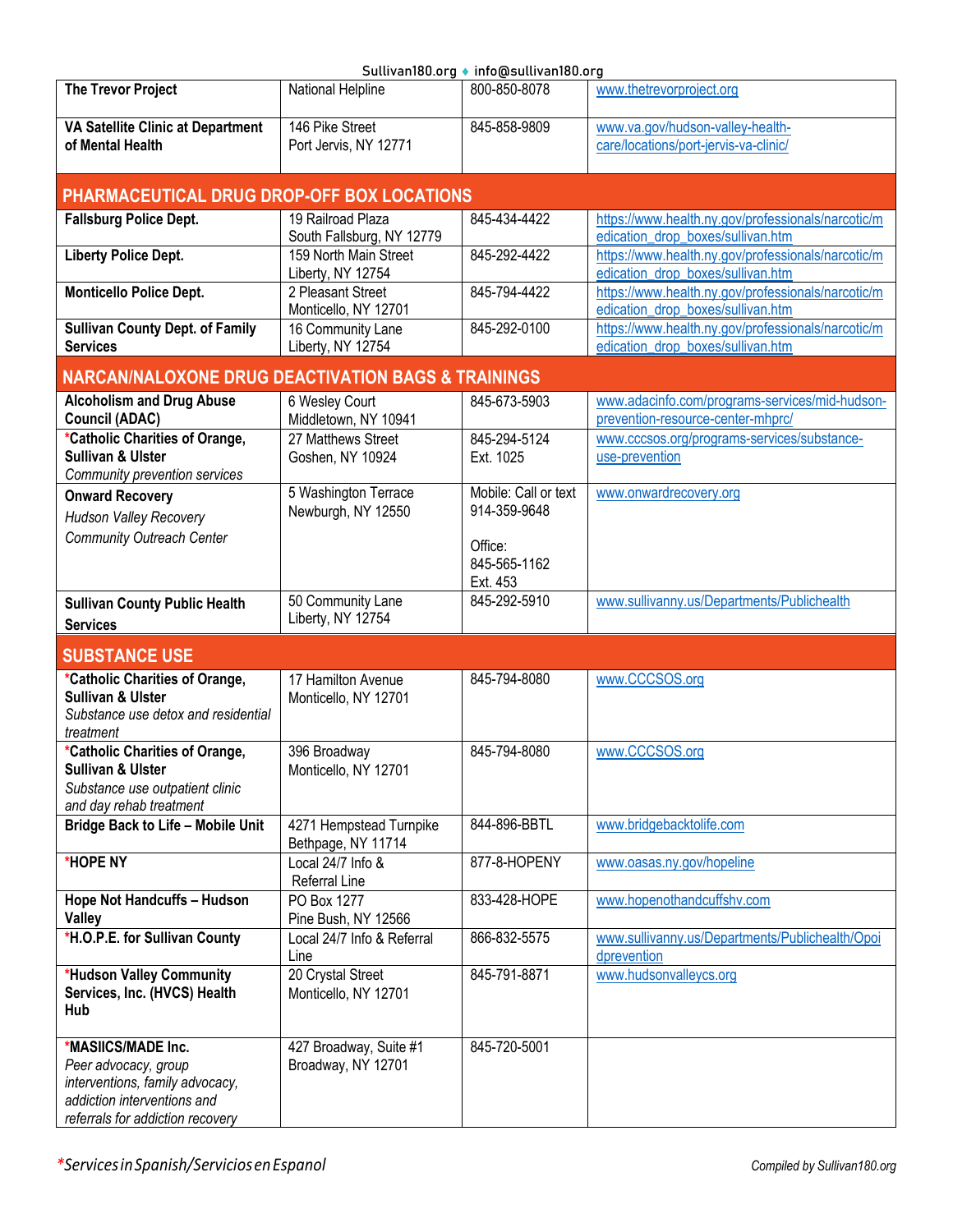<span id="page-3-2"></span><span id="page-3-1"></span><span id="page-3-0"></span>

|                                                                 |                                                    | Suttivariloo.org ▼ imo@suttivariloo.org |                                                   |
|-----------------------------------------------------------------|----------------------------------------------------|-----------------------------------------|---------------------------------------------------|
| *Restorative Management Corp.<br><b>OASAS</b> outpatient clinic | 64 Jefferson St, Suite 2<br>Monticello, NY 12701   | 845-250-1115                            | www.restorativemanagement.com                     |
| <b>New Hope Manor</b>                                           | 35 Hillside Road                                   | 845-557-8353                            | www.newhopemanor.org                              |
| Intensive and community residence                               | Barryville, NY 12719                               |                                         |                                                   |
|                                                                 | <b>Intensive Residence</b>                         |                                         |                                                   |
|                                                                 | <b>Community Residence</b>                         |                                         |                                                   |
| <b>Onward Recovery</b>                                          | 319 Broadway, 2 <sup>nd</sup> Floor                | $(845)$ 565-1162                        | www.onwardrecovery.org                            |
|                                                                 | Newburgh, NY 12550                                 |                                         |                                                   |
|                                                                 |                                                    | 845-292-8770                            |                                                   |
| *Sullivan County Community                                      | 20 Community Lane                                  |                                         | www.sullivanny.us/Departments/CommunityServic     |
| <b>Services</b>                                                 | Liberty, NY 12754                                  |                                         | es/                                               |
| *SCADAS, SC                                                     | 20 Community Lane                                  | 845-292-8770                            | www.sullivanny.us/Departments/CommunityServic     |
| <b>Alcohol/Drug Abuse Services</b>                              | Liberty, NY 12754                                  | Ext. 2099                               | es/                                               |
| <b>Sullivan County Public Health</b>                            | 22 Community Lane                                  |                                         | www.sullivanny.us/news/sullivan-county-drug-task- |
| <b>Drug Taskforce</b>                                           | Liberty, NY 12754                                  |                                         | force-launches-interactive-resource-guide         |
|                                                                 |                                                    | 845-292-5910                            |                                                   |
| <b>Sullivan County Intervention</b>                             | 50 Community Lane                                  |                                         | www.sullivanny.us/Departments/HealthandFamilyS    |
| and Prevention Dashboard                                        | Liberty, NY 12754                                  |                                         | ervices/Dashboard                                 |
|                                                                 | <b>CHILDCARE (Cuidado de Niños)</b>                |                                         |                                                   |
|                                                                 |                                                    |                                         |                                                   |
| <b>Boys &amp; Girls Club</b>                                    | 420 Highland Ave                                   | 845-342-8833                            | www.bgcorange.org                                 |
|                                                                 | Middletown, NY 10940                               |                                         |                                                   |
| <b>Frost Valley YMCA</b>                                        | 21 Straus Lane                                     | 845-985-2291                            | www.frostvalley.org                               |
| Camp and other youth programs                                   | Claryville, NY 12725                               |                                         |                                                   |
| <b>Liberty Summer Day Camp</b>                                  | 119 North Main Street                              | 845-292-7690                            |                                                   |
|                                                                 | Liberty, NY 12754                                  |                                         |                                                   |
| <b>Sullivan County Child Care</b>                               | 7 Community Ln                                     | 845-292-7166                            | www.scchildcare.com                               |
| Council                                                         | Liberty, NY 12754                                  |                                         |                                                   |
| Childcare Resource                                              |                                                    |                                         |                                                   |
| <b>Sullivan County Youth Bureau</b>                             | PO Box 5012                                        | 845-807-0396                            | www.sullivanny.us/Departments/Youthbureau/Fund    |
| County Funded Camp and                                          | 100 North Street                                   |                                         | edyouthprograms                                   |
| Youth Programs                                                  | Monticello, NY 12701                               |                                         |                                                   |
| Town of Bethel Day Camp                                         | 636 Old White Lake                                 | 845-292-2843                            | www.townofbethelny.us/parks-and-recreation-1      |
|                                                                 | Turnpike Swan Lake, NY                             |                                         |                                                   |
|                                                                 | 12783                                              |                                         |                                                   |
| Town of Fallsburg Day Camp                                      | 60 Creamery Rd                                     | 845-342-8833                            | www.bgcorange.org/what-we-do/summer-day-          |
|                                                                 | Circleville, NY 10919                              |                                         | camps/town-of-fallsburg-day-camp.html             |
| <b>YMCA of Sullivan County</b>                                  | 98 Wild Turnpike                                   | 845-395-1024                            | https://middletownymca.org/ymca-of-sullivan-      |
|                                                                 | Rock Hill, NY 12775                                |                                         | county                                            |
|                                                                 |                                                    |                                         |                                                   |
|                                                                 | <b>COVID-19 Testing Locations</b>                  |                                         |                                                   |
|                                                                 |                                                    |                                         |                                                   |
|                                                                 | (Ubicaciónes de pruebas para COVID-19)             |                                         |                                                   |
| Center for Disease Control -                                    | National                                           | 800-232-0233                            | www.vaccines.gov                                  |
| <b>Vaccine Finder</b>                                           |                                                    |                                         |                                                   |
|                                                                 |                                                    |                                         |                                                   |
| <b>NYS Testing Sites</b>                                        | <b>NYS</b>                                         | 888-364-3065                            | www.coronavirus.health.ny.gov/covid-19-testing    |
|                                                                 |                                                    |                                         |                                                   |
| <b>Sullivan County COVID-19</b>                                 | 50 Community Lane                                  | 845-513-2268                            | www.sullivanny.us/Departments/Publichealth/Coro   |
| <b>Testing Locations</b>                                        | Liberty, NY 12754                                  |                                         | navirus                                           |
|                                                                 |                                                    |                                         |                                                   |
| <b>Sullivan County Vaccine Clinics -</b>                        | 50 Community Lane                                  | 845-292-5910                            | www.sullivanny.us/Departments/Publichealth/COVI   |
|                                                                 |                                                    |                                         | <b>Dvaccines/clinics</b>                          |
| <b>Sullivan County Public Health</b>                            | Liberty, NY 12754                                  |                                         |                                                   |
|                                                                 |                                                    |                                         |                                                   |
|                                                                 | <b>DENTAL SERVICES - Free or Sliding Scale Fee</b> |                                         |                                                   |
|                                                                 |                                                    |                                         |                                                   |
|                                                                 |                                                    | <b>(Servicios Dentales)</b>             |                                                   |
|                                                                 |                                                    |                                         |                                                   |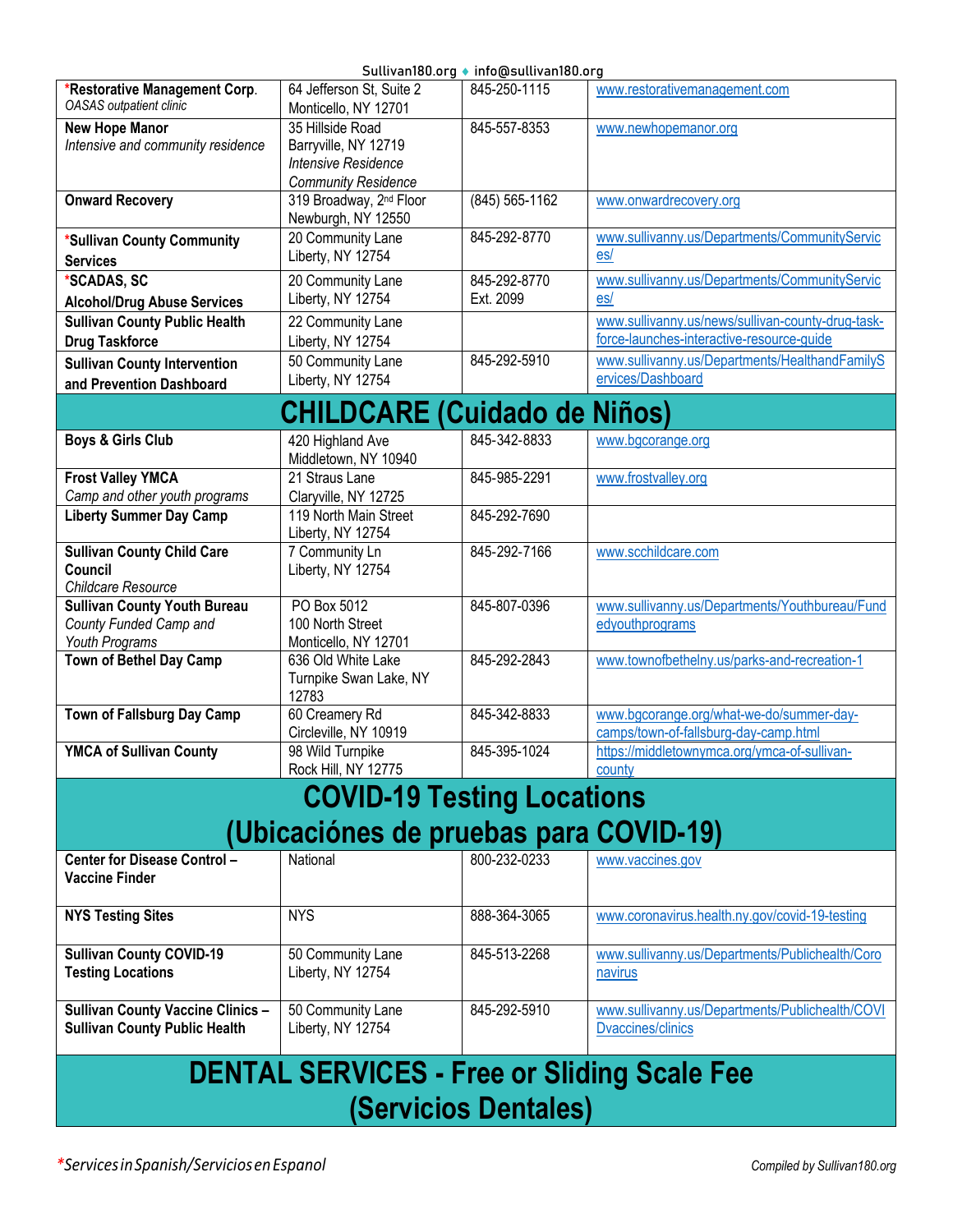<span id="page-4-1"></span><span id="page-4-0"></span>

|                                                                                                                                                                                                                       |                                                           | Sullivan180.org ♦ info@sullivan180.org                |                                                                                                     |
|-----------------------------------------------------------------------------------------------------------------------------------------------------------------------------------------------------------------------|-----------------------------------------------------------|-------------------------------------------------------|-----------------------------------------------------------------------------------------------------|
| *The PRASAD Project, Inc.<br>(Children Only)                                                                                                                                                                          | 465 Brickman Road<br>Hurleyville, NY 12747                | 845-434-0376                                          | www.prasad.org/programs/united-states                                                               |
| *Refuah<br>Offers shuttle for patients 2x a<br>month to their Spring Valley site for<br>dentistry                                                                                                                     | 36 Laurel Ave<br>South Fallsburg, NY 12779                | 845-482-9394                                          | www.refuahhealthcenter.com/medical-<br>services/dentistry                                           |
| *Sun River Health Inc.                                                                                                                                                                                                | 23 Lakewood Avenue<br>Monticello, NY 12701                | 845-794-2010                                          | https://www.sunriver.org/services/dental-care/                                                      |
|                                                                                                                                                                                                                       | <b>DISEASE SPECIFIC SERVICES</b>                          |                                                       |                                                                                                     |
|                                                                                                                                                                                                                       | (Servicios Específicos Para Enfermedades)                 |                                                       |                                                                                                     |
| Alzheimer's Association -<br><b>Hudson Valley Chapter</b>                                                                                                                                                             | 2649 South Rd<br>Poughkeepsie, NY 12601                   | 800-272-3900                                          | www.alz.org/hudsonvalley                                                                            |
| *Garnet Health Medical Center -<br><b>Catskills</b><br><b>Breast &amp; Prostate Cancer Education</b><br>& Screenings                                                                                                  | 68 Harris Bushville Road<br>Harris, NY 12742              | 845-794-3300<br>Ext. 2055                             | https://www.garnethealth.org/services/cancer-<br>care/cancer-screenings                             |
| *Garnet Health Medical Center-<br><b>Catskills</b><br>Diabetes Education & Support                                                                                                                                    | 68 Harris Bushville Road<br>Harris, NY 12742              | 845-794-3300<br>Ext. 2106                             | https://www.garnethealth.org/services/diabetes-<br>care                                             |
| *Hudson Valley Community<br><b>Services</b><br>Case Management, HIV Testing,<br><b>Education and Support Groups</b><br>for those with Chronic Disease,<br>and Educational Workshops on<br>Safe Sex and Harm Reduction | 20 Crystal Street<br>Monticello, NY 12701                 | 845-791-8871                                          | www.hudsonvalleycs.org                                                                              |
| *Sun River Healthcare<br>Case Management, Education and<br>Support Groups for those with<br>Chronic Disease                                                                                                           | 23 Lakewood Avenue<br>Monticello, NY 12701                | 845-794-2010<br>Ext. 71111/71110/<br>71109            | www.sunriver.org                                                                                    |
|                                                                                                                                                                                                                       |                                                           |                                                       | <b>DOMESTIC VIOLENCE &amp; ABUSE RESOURCES (Recursos Sobre</b>                                      |
|                                                                                                                                                                                                                       | <b>Violencia Doméstica y Abuso)</b>                       |                                                       |                                                                                                     |
| *Child Protective Services                                                                                                                                                                                            | 16 Community Lane<br>Liberty, NY 12754<br>0r              | 845-292-0100                                          | www.sullivanny.us/Departments/FamilyServices/Ch<br>ildrenandfamilyservices/Childprotectiveservices/ |
|                                                                                                                                                                                                                       | NYS Child Abuse Hotline                                   | 800-342-3720                                          |                                                                                                     |
| *Fearless! f/k/a Safe Homes<br>Rape intervention, services, &<br>education                                                                                                                                            | Newburgh, NY                                              | Office<br>(845) 562-5365<br>Hotline<br>(845) 562-5340 | https://fearlesshv.org/                                                                             |
| *Legal Services of the Hudson<br><b>Valley</b>                                                                                                                                                                        | 309 East Broadway<br>Monticello, NY 12701                 | 845-569-9110                                          | www.lshv.org                                                                                        |
| <b>*Maternal Infant Services Network</b><br>(MISN)                                                                                                                                                                    | Local Office in Ellenville, NY<br>** CHWs travel to you** | 845-647-7200<br>845-702-1894                          | www.misn-ny.org/health.html                                                                         |
| *National Domestic Violence<br>Hotline                                                                                                                                                                                | <b>National Hotline</b>                                   | 800-799-7233                                          | www.thehotline.org                                                                                  |
| *NY State Police                                                                                                                                                                                                      | Liberty, NY                                               | 845-292-6600<br>Or Dial 911                           | www.troopers.ny.gov                                                                                 |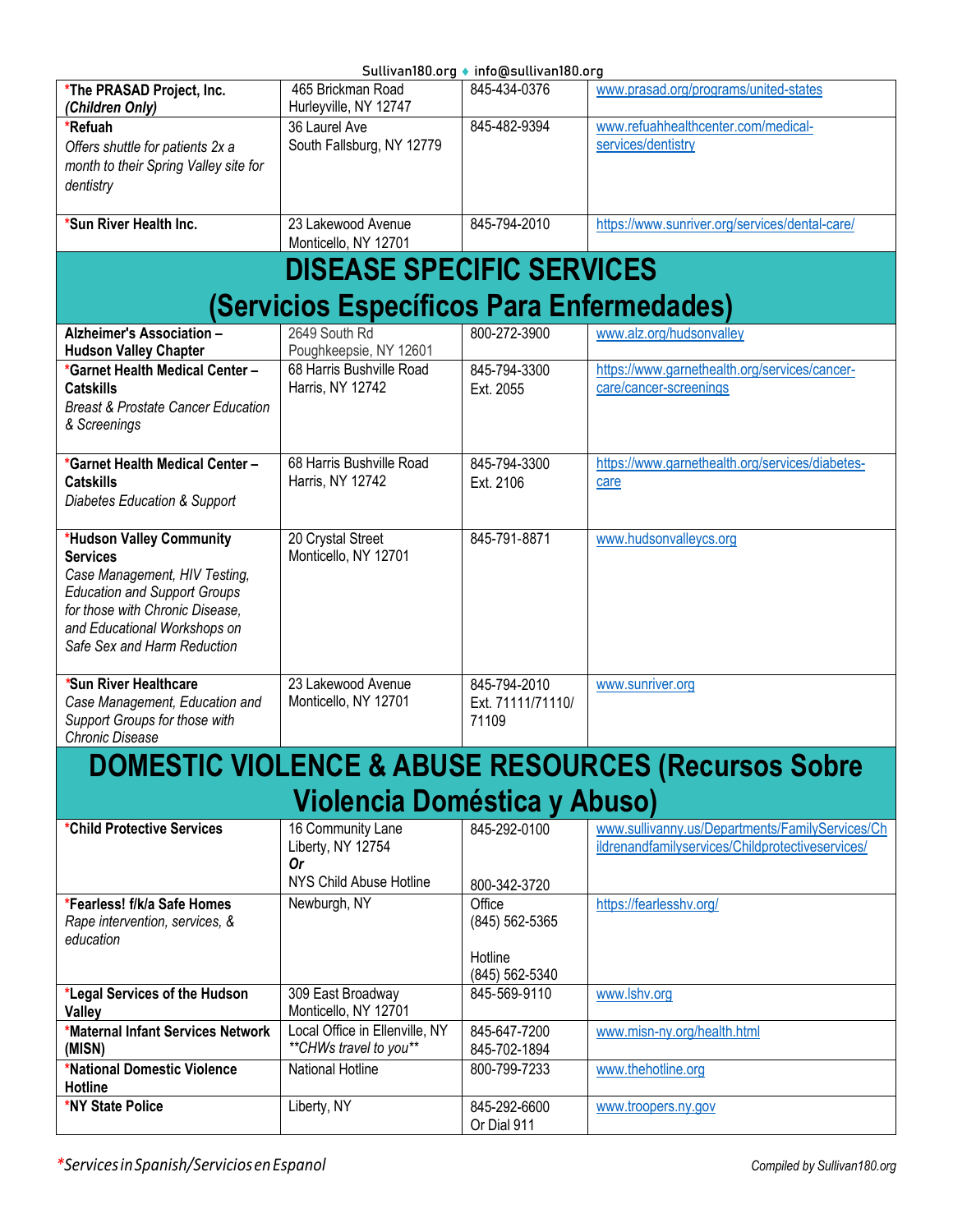<span id="page-5-0"></span>

|                                          |                                       | Sullivan180.org ♦ info@sullivan180.org |                                                                 |
|------------------------------------------|---------------------------------------|----------------------------------------|-----------------------------------------------------------------|
| *Protective Services for Adults          | 16 Community Lane<br>Liberty NY 12754 | 845-292-0100                           | www.sullivanny.us/Departments/Familyservices/Ad<br>ultservices/ |
| *Sullivan County Department              | 20 Community Ln                       | 845-292-0100                           | www.sullivanny.us/Departments/familyservices                    |
| of Family Services                       | Liberty, NY 12754                     |                                        |                                                                 |
| <b>RISE (Rape Intervention, Services</b> | 68 Harris Bushville Rd                | 845-794-3300                           | https://www.garnethealth.org/services/emergency-                |
| & Education)                             | Harris, NY 12742                      | Ext. 2440                              | care/sexual-assault-examination                                 |
|                                          |                                       |                                        |                                                                 |
|                                          |                                       | 24/7 Crisis Hotline:                   |                                                                 |
|                                          |                                       | 845-791-9595                           |                                                                 |
| <b>Sullivan County Sherriff's Office</b> | 58 Old Route 17                       | 845-794-7100                           | www.sullivanny.us/Departments/Sheriff                           |
|                                          | Monticello, NY 12701                  | Or Dial 911                            |                                                                 |
|                                          | <b>EDUCATION (Educación)</b>          |                                        |                                                                 |
| The Attain Lab                           | 22 John Street, 1st Floor             | 845-794-5241                           | https://www.sul.sunyattain.org/                                 |
| Free computer lab with support for       | Monticello, NY 12701                  |                                        |                                                                 |
| educational goals                        |                                       |                                        |                                                                 |
| <b>The Center for</b>                    | 50 North Street                       | 845-807-0387                           | www.sullivanny.us/Departments/Workforcedevelop                  |
| <b>Workforce Development</b>             | Monticello, NY 12701                  |                                        | ment                                                            |
|                                          |                                       |                                        |                                                                 |
|                                          |                                       |                                        |                                                                 |
| *Cornell Cooperative Extension           | 64 Ferndale Loomis Rd                 | 845-292-6180                           | www.sullivancce.org                                             |
| 4-H Youth development,                   | Liberty, NY 12754                     |                                        |                                                                 |
| Agriculture, Energy, Environment,        |                                       |                                        |                                                                 |
| Food & Nutrition, Gardening, Home        |                                       |                                        |                                                                 |
| & Family                                 |                                       |                                        |                                                                 |
| *English as a second language &          | 63 North Street                       | 845-794-0017                           | www.scboces.org                                                 |
| Literacy                                 | Monticello NY 12701                   |                                        |                                                                 |
| Tutoring                                 |                                       |                                        |                                                                 |
| <b>Every Person Influences Children</b>  | 237 Forestburgh Rd                    | 845-794-8830                           | www.monticelloschools.net/about-us/parent-corner/               |
| <b>Parent Center (EPIC)</b>              | Monticello, NY 12701                  |                                        |                                                                 |
| <b>Frost Valley YMCA</b>                 | 21 Straus Lane                        | 845-985-2291                           | www.frostvalley.org                                             |
|                                          | Claryville, NY 12725                  |                                        |                                                                 |
|                                          |                                       |                                        |                                                                 |
| *Fearless! f/k/a Safe Homes              | Newburgh, NY                          | Office                                 | https://fearlesshv.org/                                         |
| Rape intervention, services, &           |                                       | (845) 562-5365                         |                                                                 |
| education                                |                                       |                                        |                                                                 |
|                                          |                                       | Hotline                                |                                                                 |
|                                          |                                       | (845) 562-5340                         |                                                                 |
| <b>Sullivan County Wellness</b>          | 50 Community Lane                     | 845-292-5910 Ext                       | www.sullivanny.us/Departments/Publichealth/Healt                |
| <b>Committee</b>                         | Liberty, NY 12701                     | 2179                                   | heducation/                                                     |
| <b>Health Education &amp; Wellness</b>   |                                       |                                        |                                                                 |
| *Literacy Volunteers of Sullivan         | 63 North Street                       | 845-794-0017                           | www.literacysullivan.org                                        |
| <b>County, LVSC</b>                      | Monticello, NY 12701                  |                                        |                                                                 |
| <b>Project Excel</b>                     | 22 St John Street                     | 845-794-4020                           | https://www.monticelloschools.net/project-excel-                |
|                                          | Monticello NY 12701                   |                                        | preschool/about-project-excel/                                  |
| <b>RISE (Rape Intervention, Services</b> | 68 Harris Bushville Rd                | 845-794-3300                           |                                                                 |
| & Education)                             | Harris, NY 12742                      | Ext. 2440                              |                                                                 |
|                                          |                                       |                                        |                                                                 |
|                                          |                                       | 24/7 Crisis Hotline:                   |                                                                 |
|                                          |                                       | 845-791-9595                           |                                                                 |
| <b>Sullivan Allies Leading Together</b>  |                                       | (845) 397-7258                         | www.saltcares.com                                               |
| (SALT)                                   |                                       |                                        |                                                                 |
| *Sullivan BOCES                          | 15 Sullivan Ave, Suite 1W             | 845-295-4000                           | www.scboces.org                                                 |
|                                          | Liberty, NY 12754                     |                                        |                                                                 |
| <b>Sullivan County Headstart</b>         | Woodbourne Complex                    | 845-434-4164                           | www.headstart-sullivancounty.org                                |
|                                          |                                       |                                        |                                                                 |
|                                          | Monticello Site                       | 845-794-4622                           |                                                                 |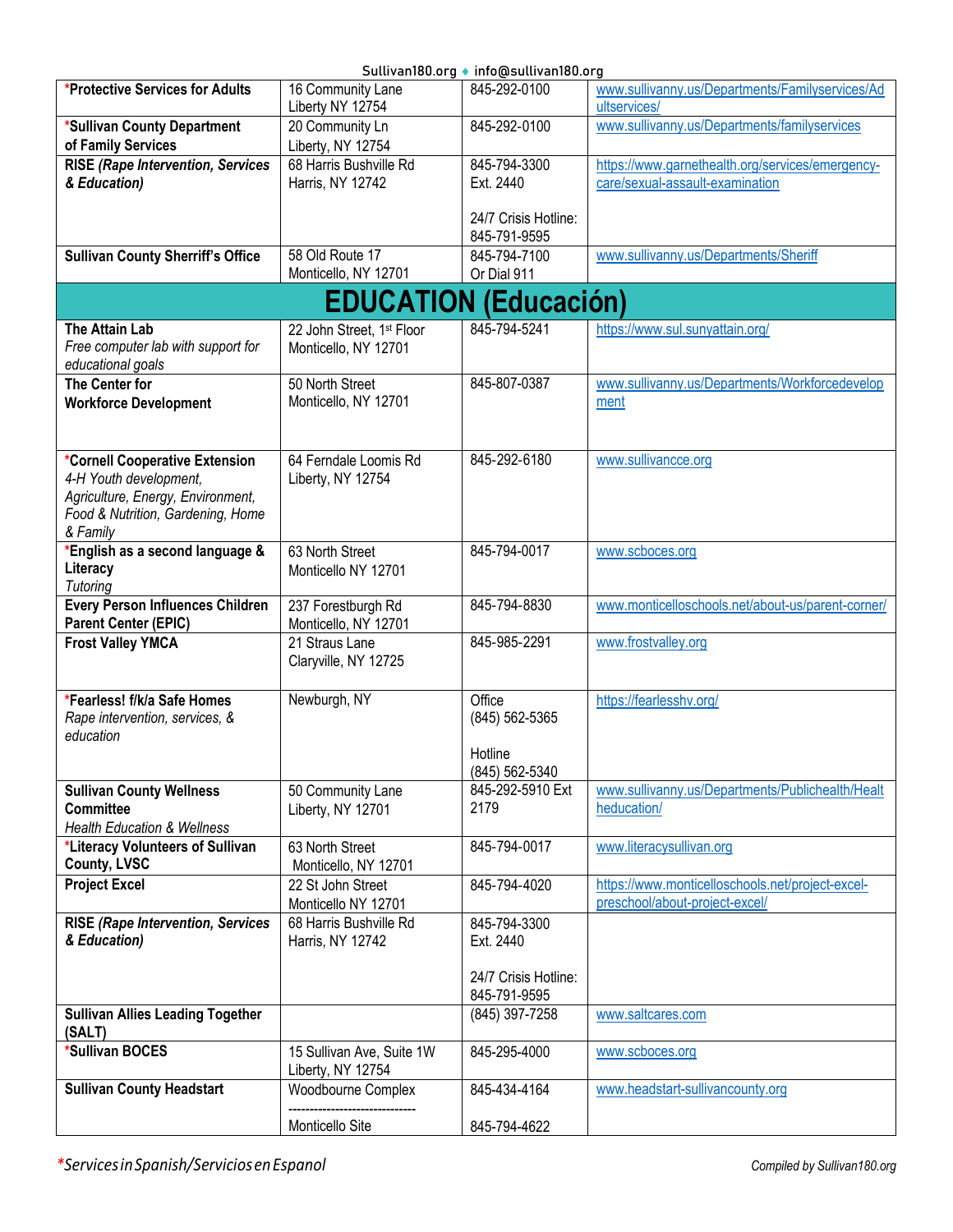Sullivan180.org ♦ [info@sullivan180.org](mailto:info@sullivan180.org)

<span id="page-6-1"></span><span id="page-6-0"></span>

| <b>Sullivan County Homeschooling</b><br>Group                                                                                               |                                                        |                          | www.facebook.com/groups/sullivancountyhomeedu<br>cators/                          |
|---------------------------------------------------------------------------------------------------------------------------------------------|--------------------------------------------------------|--------------------------|-----------------------------------------------------------------------------------|
| <b>SUNY Sullivan</b><br><b>Community Learning Classes</b>                                                                                   | 112 College Road<br>Loch Sheldrake, NY 12759           | 845 434-5750             | www.sunysullivan.edu/academics/community-<br>education/community-learning/        |
|                                                                                                                                             |                                                        |                          |                                                                                   |
|                                                                                                                                             |                                                        | <b>FAMILY SERVICES</b>   |                                                                                   |
|                                                                                                                                             | (Servicios Para Familias)                              |                          |                                                                                   |
| <b>Healthy Families of Sullivan</b>                                                                                                         | 20 Community Ln<br>Liberty, NY 12754                   | 845-292-5910<br>Ext.2250 | www.sullivanny.us/Departments/Publichealth/Mater<br>nalchildhealth/Healtyfamilies |
| *Astor Services for Children &<br><b>Families</b>                                                                                           | 6339 Mill Street<br>Rhinebeck, NY 12683                | 845-871-1000             | www.astorservices.org                                                             |
| *Sullivan County Department<br>of Family Services                                                                                           | 20 Community Ln<br>Liberty, NY 12754                   | 845-292-0100             | www.sullivanny.us/Departments/familyservices                                      |
| <b>Federation for the Homeless</b>                                                                                                          | 9 Monticello Street<br>Monticello, NY 12754            | 845-794-2604             | www.scfederation.org                                                              |
|                                                                                                                                             |                                                        |                          | <b>FINANCIAL ASSISTANCE (Asistencia Financiera)</b>                               |
| <b>EMERGENCY HOUSING, OR OTHER ASSISTANCE</b>                                                                                               |                                                        |                          |                                                                                   |
| *Action Toward Independence<br>(ATI)                                                                                                        | 309 E Broadway<br>Monticello, NY 12701                 | 845-794-4228             | www.atitoday.org                                                                  |
| *Catholic Charities of Orange,<br><b>Sullivan &amp; Ulster</b><br>Support with food insecurity, utilities<br>assistance, and rental arrears | 17 Hamilton Avenue<br>Monticello, NY 12701             | 845-294-5124             | www.CCCSOS.org                                                                    |
| <b>Federation for the Homeless</b><br>Emergency funds for people living<br>w/HIV/AIDs                                                       | 9 Monticello Street.<br>Monticello, NY 12701           | 845-794-2604             | www.scfederation.org                                                              |
| *Hudson Valley Community<br><b>Services</b>                                                                                                 | 20 Crystal Street<br>Monticello, NY 12701              | 845-791-8871             | www.hudsonvalleycs.org                                                            |
| <b>American Red Cross</b>                                                                                                                   | 33 Lakewood Ave<br>Monticello NY 12701                 | 800-733-2767             | www.redcross.org                                                                  |
| The Times Herald Record's<br><b>People for People Fund</b>                                                                                  | PO Box 2046<br>Middletown, NY 10940                    | 845-343-1663             | www.recordspeoplefund.org                                                         |
| <b>United Way of Sullivan County</b>                                                                                                        | 33 Lakewood Ave<br>Monticello, NY 12701                | 845-794-1771             | www.facebook.com/unitedwayofsullivancounty                                        |
| <b>ONGOING HOUSING ASSISTANCE</b>                                                                                                           |                                                        |                          |                                                                                   |
| <b>Independent Living</b><br>Housing Assistance for People with<br><b>Disabilities</b>                                                      | 14 Pelton Street, East Wing<br>Monticello, NY 12701    | 845-342-1162             | www.myindependentliving.org                                                       |
| *PathStone Corporation<br>Section 8 Housing                                                                                                 | 457 Broadway, Suite 9<br>Monticello, NY 12701          | 845-794-4880             | www.pathstone.org                                                                 |
| <b>Rehabilitation Support Services</b><br>(RSS)<br>Long/Short Term utility/housing<br>funds for People living with<br><b>HIV/AIDS</b>       | 22 Crystal Street<br>Monticello, NY 12701              | 845-791-4010<br>or 4151  | www.rehab.org                                                                     |
| <b>Rural Sullivan Housing</b><br>Corporation                                                                                                | PO Box 1497<br>33 Lakewood Ave<br>Monticello, NY 12701 | 845-794-0348             | www.hcr.ny.gov/location/rural-sullivan-housing-<br>corporation                    |
| <b>UTILITY ASSISTANCE</b>                                                                                                                   |                                                        |                          |                                                                                   |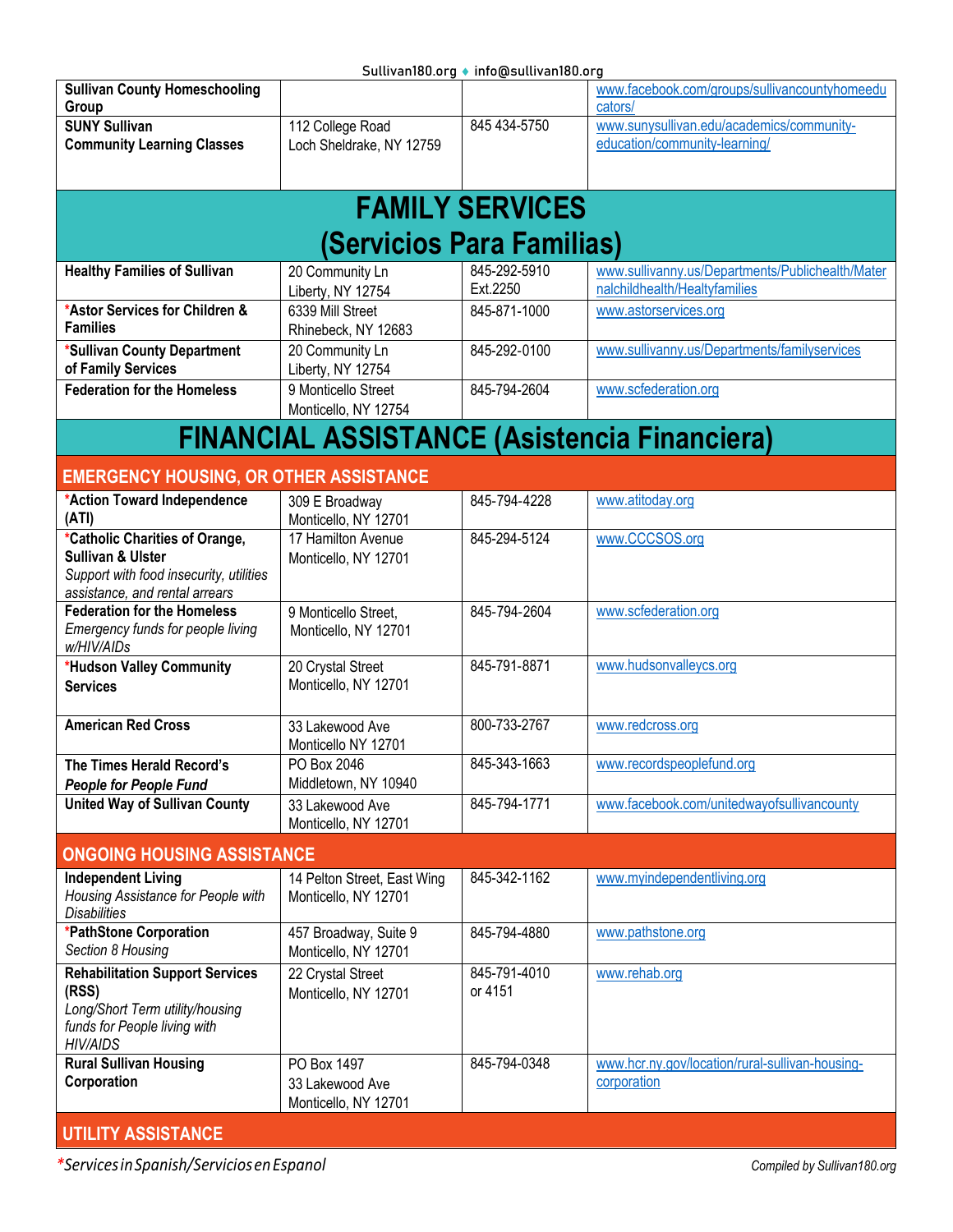| <b>Federation for the Homeless</b><br>Utility assistance for people living w<br>HIV/AIDS                            | 9 Monticello Street<br>Monticello, NY 12701  | 845-794-2604 | www.scfederation.org                             |  |
|---------------------------------------------------------------------------------------------------------------------|----------------------------------------------|--------------|--------------------------------------------------|--|
| *Cornell Cooperative Extension-<br><b>Community Energy Engagement</b><br>Program                                    | 64 Ferndale Loomis Road<br>Liberty, NY 12754 | 845-292-6180 | www.sullivancce.org                              |  |
| <b>NYSEG - Energy Assistance</b>                                                                                    | PO Box 5220                                  | 800-572-1111 | www.nyseq.com                                    |  |
| Program                                                                                                             | Binghamton, NY 13902-9936                    |              |                                                  |  |
| <b>NYSEG - Project SHARE Heating</b>                                                                                | PO Box 5220                                  | 800-599-4327 | www.nyseq.com                                    |  |
| <b>Fund</b>                                                                                                         | Binghamton, NY 13902-9936                    |              |                                                  |  |
| *Sullivan County Department of<br><b>Family Services</b><br>Utility Assistance through TANF;<br><b>HEAP Program</b> | 20 Community Lane<br>Liberty, NY 12754       | 845-292-0100 | https://sullivanny.us/Departments/familyservices |  |
| EAAN ANN NHTDITIAN                                                                                                  |                                              |              |                                                  |  |

### **FOOD AND NUTRITION (Comida y Nutrición)**

#### <span id="page-7-0"></span>**FOOD PANTRIES & FREE MEALS**

| A Single Bite                        | PO Box 595                 | 845-482-1030 | www.asinglebite.org                             |
|--------------------------------------|----------------------------|--------------|-------------------------------------------------|
|                                      | Youngsville, NY 12791      |              |                                                 |
| Bethel, White Lake: Shepherd's       | 6 Mattison Road            | 845-583-5885 | www.whitelakechurch.com/index.php?option=com    |
| <b>Food Pantry</b>                   | White Lake, NY 12786       |              | wrapper&Itemid=30                               |
| Bloomingburg: Our Lady of            | 17 High Street             | 845-733-1477 | www.ourladyoftheassumptionchurch.org            |
| <b>Assumption: Food Pantry</b>       | Bloomingburg, NY 12721     |              |                                                 |
| <b>Callicoon - Blessing Pantry</b>   | 9290 Route 97              | 845-887-4071 | www.regionalfoodbank.net/agencies/the-blessing- |
| <b>Methodist Church Pantry</b>       | Callicoon, NY              |              | food-pantry                                     |
| <b>Callicoon Holy Cross Church</b>   | 9719 Route 97              | 845-887-5450 | www.regionalfoodbank.net/agencies/holy-cross-   |
|                                      | Callicoon, NY              |              | church-food-pantry/                             |
| <b>Community Church of Wurtsboro</b> | 134 Sullivan Ave           | 845-888-5626 | www.communitychurchofwurtsboro.org/food-pantry  |
|                                      | Wurtsboro, 12790           |              |                                                 |
| <b>Claryville Reformed Church</b>    | Claryville Road            | 845-985-2041 | www.regionalfoodbank.net/agencies/claryville-   |
|                                      | Claryville, NY             |              | church-food-pantry                              |
| <b>Fare Haven Farmacy</b>            | 108 Main Street            | 845-439-1215 | www.havenforhumanity.org/fare-haven             |
| Fresh Produce at cost and Giving     | Livingston Manor, NY 12758 |              |                                                 |
| Tree                                 |                            |              |                                                 |
| <b>Federation for the Homeless</b>   | 9 Monticello Street,       | 845-794-2604 | www.scfederation.org                            |
|                                      | Monticello, NY 12701       |              |                                                 |
| <b>Grahamsville United Methodist</b> | 356 Route 55               | 845-985-2283 |                                                 |
| Church                               | Grahamsville, NY           |              |                                                 |
| <b>Hankins Assembly of God</b>       | 14 County Road 132         | 845-887-4597 |                                                 |
|                                      | Hankins, NY                |              |                                                 |
| <b>Hudson Valley Community</b>       | 20 Crystal Street          | 845-791-8871 | www.hudsonvalleycs.org                          |
| <b>Services</b>                      | Monticello, NY 12701       |              |                                                 |
| Food Pantry for clients              |                            |              |                                                 |
| <b>Hurleyville: United Methodist</b> | 263 Main Street            | 845-434-5097 | www.Facebook.com/Hurleyville-United Methodist-  |
| <b>Church Bread For Life Food</b>    | Hurleyville, NY 12747      |              | Church-247020581979197/                         |
| Pantry                               |                            |              |                                                 |
| Jeffersonville's St George's         | 97 School House Road       | 845-482-4640 |                                                 |
| <b>Roman Catholic Church</b>         | Jeffersonville, NY 12748   |              |                                                 |
| Jeffersonville's First Presbyterian  | 4907 Main St, State Rt 42  | 845-482-5549 | www.regionalfoodbank.net/agencies/first-        |
| Church                               | (next to firehouse)        |              | presbyterian-church-of-jeffersonville-food-     |
|                                      | Jeffersonville, NY 12748   |              | pantry                                          |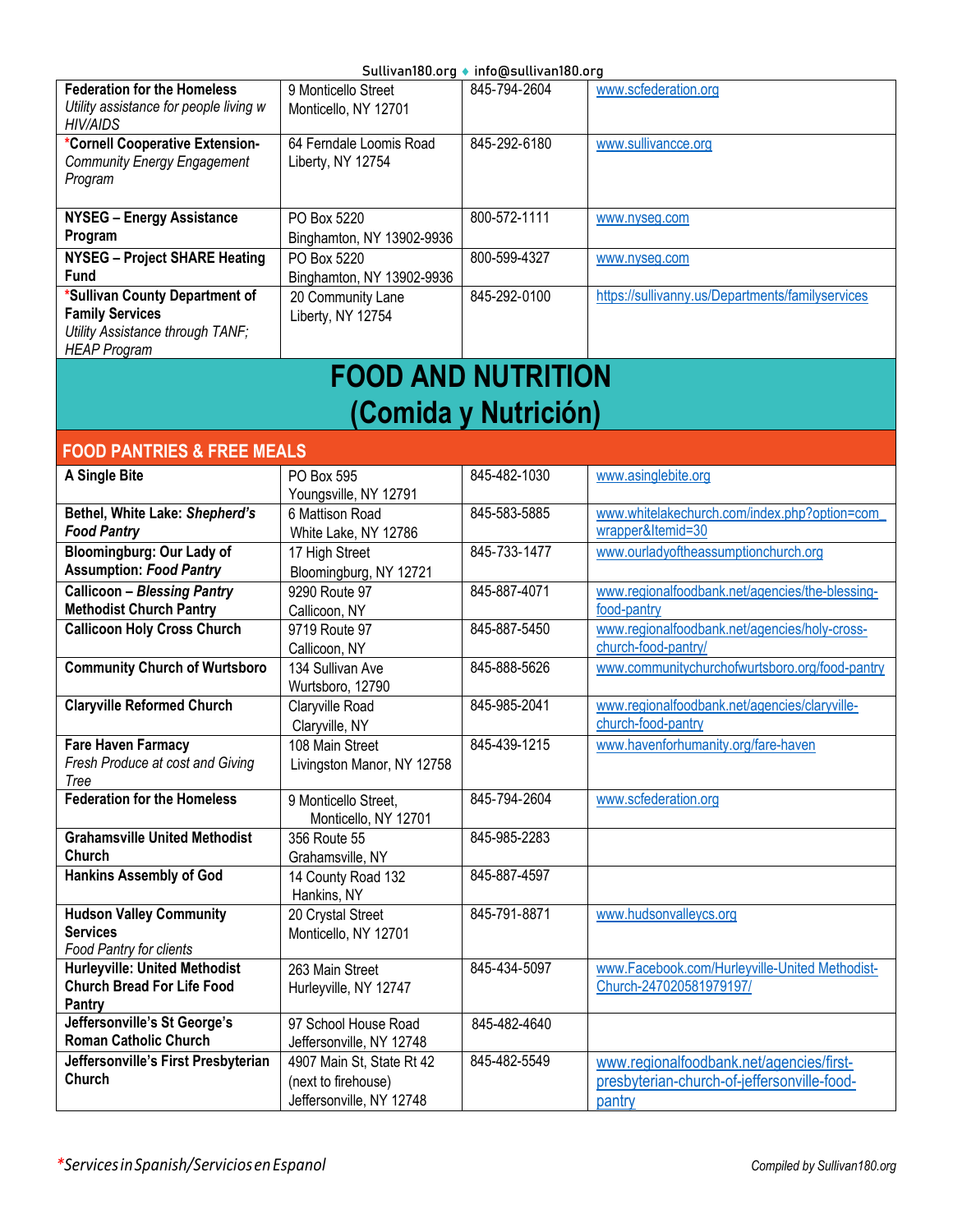| <b>Liberty United Methodist Church</b> | 170 North Main Street     | 845-292-6243 |                                                |
|----------------------------------------|---------------------------|--------------|------------------------------------------------|
| - Soul food Café                       | Liberty, NY 12754         |              |                                                |
| Free mission dinners                   |                           |              |                                                |
| <b>Lighthouse Ministries Food</b>      | 5 Triangle Rd             | 845-985-7026 | www.lighthouseministriesny.com                 |
| Pantry                                 | Liberty, NY 12754         |              |                                                |
| <b>Monticello Adventist Soup</b>       |                           |              | www.newmontsda.org/soup-kitchen-and-pantry     |
|                                        | 26 Liberty Street         |              |                                                |
| Kitchen & Pantry                       | Monticello, NY 12701      |              |                                                |
| <b>Mongaup Valley Methodist</b>        | Route 17B                 |              |                                                |
| Church                                 | Mongaup Valley, NY 12762  |              |                                                |
| <b>Narrowsburg Ecumenical Food</b>     | 151 Bridge Street         | 845-252-6681 | www.sfxnarrowsburg.com/food-pantry             |
| Pantry, St. Francis Catholic           | Narrowsburg, NY 12764     |              |                                                |
| Church                                 |                           |              |                                                |
| <b>Pond Eddy United Methodist</b>      | 122 Berm and Church Rd    | 845-858-1192 | https://www.umc.org/en/find-a-                 |
| <b>Church Food Pantry</b>              | Pond Eddy, NY 12770       |              | church/church/?id=11608                        |
| <b>Presbyterian Church of Roscoe</b>   | Old Route 17              | 607-498-5409 | www.nyconnects.ny.gov/services/food-clothing-  |
| <b>Food Pantry</b>                     |                           |              | distribution-services-sofa17110                |
|                                        | Roscoe, NY 12776          |              |                                                |
| <b>Rock Hill Church of Nazarene</b>    | 210 Katrina Falls Rd      | 845-796-3729 |                                                |
|                                        | Rock Hill, NY 12775       |              |                                                |
| <b>Seventh Day Adventist</b>           | 26 Liberty Street         | 845-791-5859 | www.monticellony.adventistchurch.org/contact   |
| Church                                 | Monticello, NY 12701      |              |                                                |
| Food Pantry and Soup                   |                           |              |                                                |
| Kitchen                                |                           |              |                                                |
| *Sullivan County Food                  | 20 Community Lane         | 845-292-0100 | www.sullivanny.us/Departments/HealthandFamilyS |
| <b>Pantry Guide</b>                    | Liberty, NY 12754         |              | ervices                                        |
| <b>Sullivan County Office for the</b>  | 100 North Street          | 845-807-0257 | https://sullivanny.us/Departments/Aging        |
| <b>Aging-Meals on Wheels</b>           |                           |              |                                                |
| <b>Home Delivered Meals</b>            | Monticello, NY 12701      |              |                                                |
| <b>St Andrews Episcopal Church</b>     | 5277 NY-42                | 845-436-7539 | www.facebook.com/pg/St-Andrews-Episcopal-      |
| <b>Food Pantry</b>                     |                           |              | Church-So-Fallsburg-NY-549461622068498/about/  |
|                                        | South Fallsburg, NY 12779 |              |                                                |
| St John's Episcopal Church -           | 15 St. John Street        | 845-887-3201 | www.regionalfoodbank.net/agencies/st-johns-    |
| <b>Caring Hands Food Pantry</b>        | Monticello, NY 12701      | 845-794-8111 | caring-hands-food-pantry                       |
|                                        |                           |              |                                                |
| <b>St Patrick's Church</b>             | 20 Church Street          | 845-887-5450 |                                                |
|                                        | Long Eddy, NY 12723       |              |                                                |
| St. Paul's Evangelical                 | 31 Erie Ave               | 845-252-3919 | www.facebook.com/St.Pauls.Narrowsburg          |
| <b>Lutheran Church</b>                 | Narrowsburg, NY 12764     |              |                                                |
| Free community luncheons, often        |                           |              |                                                |
| <b>St Paul's Lutheran Church</b>       | 24 Chestnut Street        | 845-292-4626 |                                                |
| <b>Interfaith Council Liberty</b>      | Liberty, NY 12754         |              |                                                |
| <b>St Peter's Church Food Pantry</b>   | 262 North Main Street     | 845-292-4525 | www.stpetersliberty.com                        |
|                                        | Liberty, NY 12754         |              |                                                |
| St Joseph's Church Food Pantry         |                           | 845-888-4522 |                                                |
|                                        | 180 Sullivan Street       |              |                                                |
|                                        | Wurtsboro, NY 12790       |              |                                                |
| United Church of Roscoe -              | 2 Church Street           | 607-498-5153 | http://ucroscoe.wcatskillsparish.com           |
| <b>Roscoe Shepard's Pantry</b>         | Roscoe, NY 12776          |              |                                                |
| <b>United Way- Snack Pack Program</b>  | 33 Lakewood Ave           | 845-794-1771 | www.unitedwaysullivancounty.org/what-we-       |
| (School Age Children)                  | Monticello, NY 12701      |              | do/snackpack                                   |
| United Methodist Church -              | 89 Pearl St & Old Rt 17   | 845-439-3102 | www.regionalfoodbank.net/agencies/dav-         |
| <b>Liberty DAV Ministries</b>          | Liberty, NY 12754         |              | ministries-inc-food-pantry                     |
| <b>United Methodist Church-</b>        | 95 Summitville Rd         |              |                                                |
| <b>Mamakating</b>                      | Wurtsboro, NY 12790       |              |                                                |
| United Methodist Church -              |                           | 845-794-7043 |                                                |
| <b>Monticello</b>                      | 445 Broadway              |              |                                                |
|                                        | Monticello, NY 12701      |              |                                                |
| Free Meals Saturdays, Emergency        |                           |              |                                                |
| Pantry, and Lucy's Pet Food Pantry     |                           |              |                                                |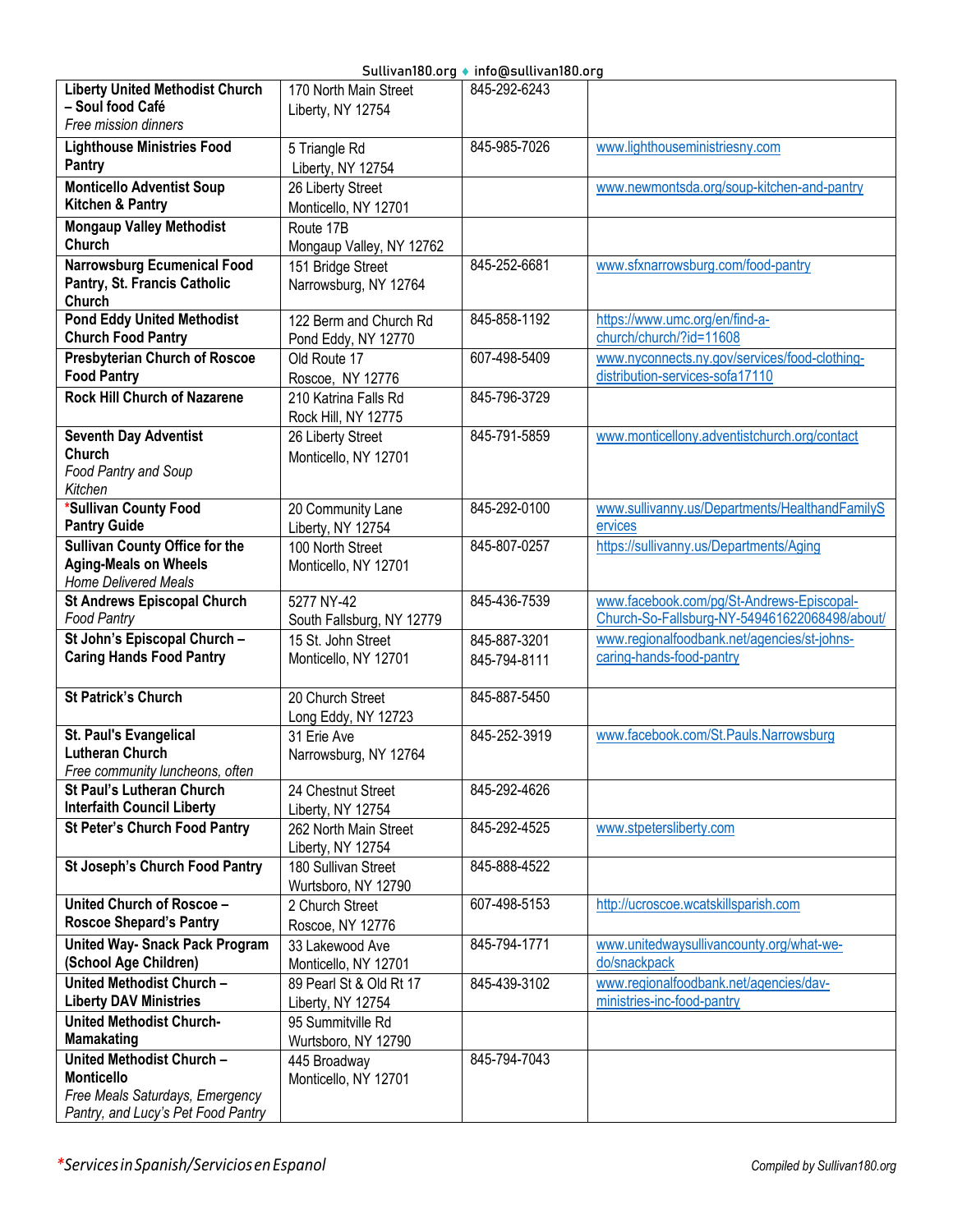|                                                                                                                      |                                                     | SuttivaliToo.org ♥ imo@suttivaliToo.org |                                                                                           |
|----------------------------------------------------------------------------------------------------------------------|-----------------------------------------------------|-----------------------------------------|-------------------------------------------------------------------------------------------|
| United Methodist Church - White<br><b>Sulphur Springs</b>                                                            | 3318 Route 52<br>White Sulphur Springs, NY<br>12787 | 845-292-8269                            |                                                                                           |
| <b>United Methodist</b><br>Church - Rock Hill<br>Food Pantry and Homebound<br>Meals                                  | 410 Rock Hill Drive<br>Rock Hill, NY 12775          | 845-796-3833<br>845-796-2826            | www.umc.org/find-a-church/church/11932                                                    |
| <b>UCCAC Ulster County</b>                                                                                           | 309 E. Broadway, Suite A                            | 845-338-8750                            | www.uccac.org                                                                             |
| <b>Community Action Committee</b>                                                                                    | Monticello, NY 12701                                | Ext. 320                                |                                                                                           |
| Vine & Branch                                                                                                        | 2535 Route 52<br>Liberty, NY 12754                  | 845-292-5227                            | www.vineandbranchchurch.org                                                               |
| <b>NUTRITION EDUCATION</b>                                                                                           |                                                     |                                         |                                                                                           |
| *Cornell Cooperative Extension<br>Eat Smart NY                                                                       | 64 Ferndale Loomis Road<br>Liberty, NY 12754        | 845-292-6180                            | www.sullivancce.org                                                                       |
| *Hudson Valley Community<br>Services (HVCS)<br><b>Nutrition Outreach Education</b><br><b>Program - SNAP benefits</b> | 20 Crystal Street<br>Monticello, NY 12702           | 845-791-8871                            | www.hudsonvalleycs.org                                                                    |
| *Thrives Program for HIV Positive<br>Individuals and families- Hudson<br><b>Valley Community Services</b>            | 20 Crystal Street<br>Monticello, NY 12701           | 845-791-8871                            | https://www.hudsonvalleycs.org/thrivesnutrition/                                          |
| <b>FREE SUMMER MEALS FOR CHILDREN 18 AND UNDER</b>                                                                   |                                                     |                                         |                                                                                           |
| <b>Fallsburg High School</b>                                                                                         | 115 Brickman Road<br>Fallsburg, NY 12733            | 845-292-5400                            |                                                                                           |
| <b>Federation for the Homeless</b>                                                                                   | 9 Monticello Street<br>Monticello, NY 12754         | 845-794-2604                            | www.scfederation.org                                                                      |
| <b>Francis A Hanofee Park</b>                                                                                        | 136 Sunset Lake Road<br>Liberty, NY 12754           | 845-292-7690                            | www.townofliberty.org/departments/parks-<br>recreation                                    |
| Kenneth L. Rutherford School                                                                                         | 26 Patricia Place<br>Monticello, NY 12701           | 845-794-4240                            | www.monticelloschools.net/kenneth-rutherford-<br>elementary                               |
| <b>Lakeview Apartments -</b><br><b>Woodland Townhouses</b>                                                           | 5 Woodland Road<br>Loch Sheldrake, NY 12759         | 845-434-6200                            |                                                                                           |
| <b>Liberty Middle/High School</b>                                                                                    | 125 Buckley Street                                  |                                         |                                                                                           |
|                                                                                                                      | Liberty, NY 12754                                   |                                         |                                                                                           |
| <b>Liberty Partnership Program</b>                                                                                   | 112 College Rd.<br>Loch Sheldrake, NY 12759         |                                         | www.sunysullivan.edu/category/liberty-<br>partnerships-program                            |
| <b>Main Street Houses</b>                                                                                            | 52-54 Main Street<br>South Fallsburg, NY 12779      |                                         |                                                                                           |
| <b>Mamakating Library</b>                                                                                            | 128 Sullivan Street<br>Wurtsboro, NY 12790          | 845-888-8004                            | www.mamakatinglibrary.org                                                                 |
| <b>Morningside Park</b>                                                                                              | 11 Morningside Park Road<br>Hurleyville, NY 12747   | 845-434-5877                            |                                                                                           |
| <b>Monticello Housing Authority</b>                                                                                  | 76 Evergreen Drive<br>Monticello, NY 12701          | 845-794-6855                            | www.monticelloha.org                                                                      |
| Robert J. Kaiser Middle School                                                                                       | 45 Breakey Ave.<br>Monticello, NY 12701             | 845-796-3058                            | www.monticelloschools.net/robert-kaiser-middle-<br>school                                 |
| <b>Sunshine Hall Free Library</b>                                                                                    | 14 Proctor Road<br>Eldred, NY 12732                 | 845-557-6258                            | www.sunshinehallfreelibrary.org                                                           |
| <b>Thompson Town Park</b>                                                                                            | 179 Town Park Road<br>Monticello, NY 12701          |                                         | www.townofthompson.com/community/explore/par<br>ks-recreation-areas/town-of-thompson-park |
| <b>SULLIVAN CATSKILLS FARMERS MARKETS</b>                                                                            |                                                     |                                         |                                                                                           |
|                                                                                                                      |                                                     |                                         |                                                                                           |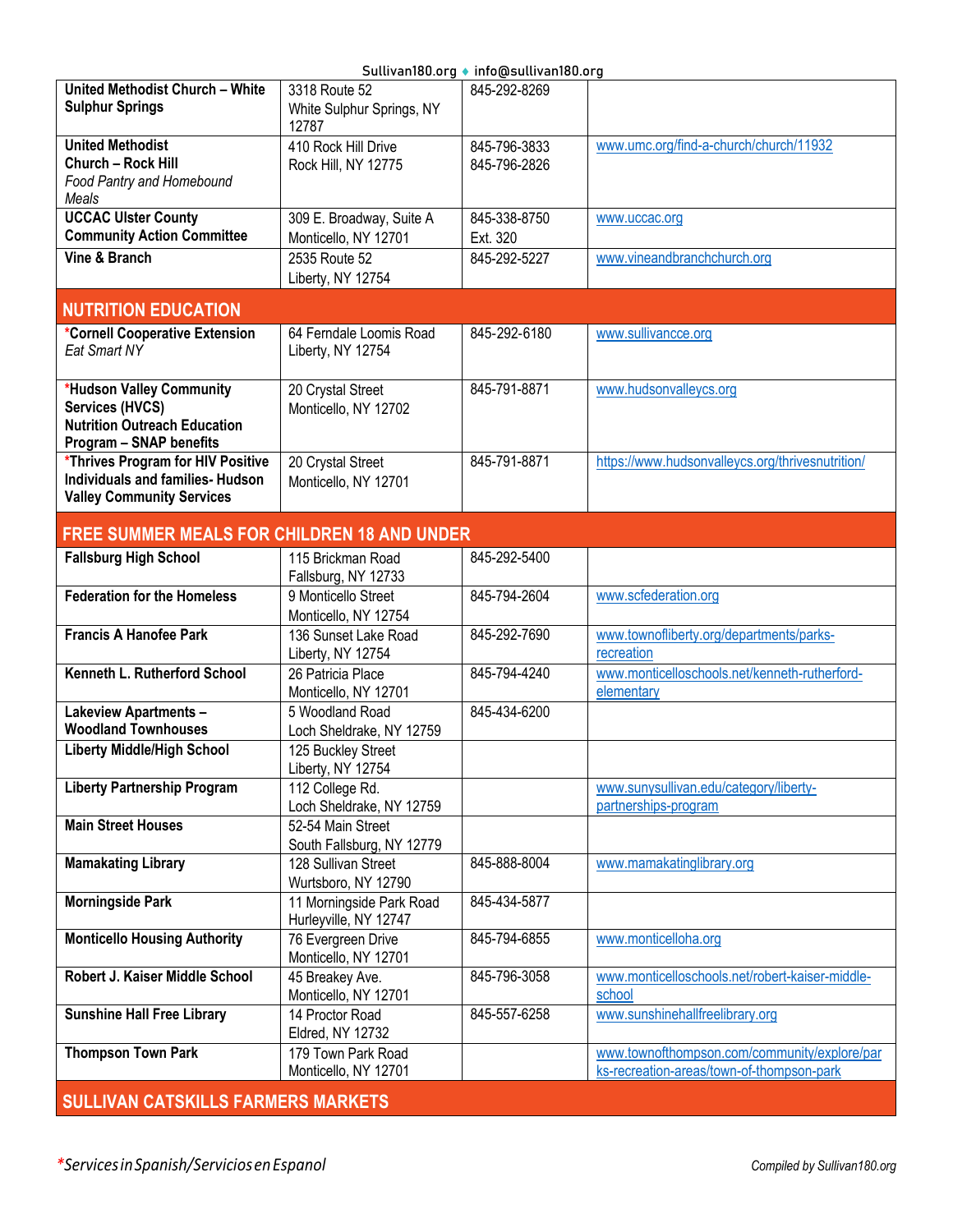|  | Sullivan180.org ♦ info@sullivan180.org |  |
|--|----------------------------------------|--|
|  |                                        |  |

|                                                                                                                                                                                  |                                                                                        | Sutuvani80.org ● Info@sutuvani80.org |                                                                                              |
|----------------------------------------------------------------------------------------------------------------------------------------------------------------------------------|----------------------------------------------------------------------------------------|--------------------------------------|----------------------------------------------------------------------------------------------|
| <b>Barryville Farmers</b><br><b>Market</b><br>Saturdays (May 21 to Oct 29) from<br>10:00 a.m. to 1:00 p.m.                                                                       | United Methodist Church<br>3405 Scenic Route 97<br>Barryville, NY 12719                | 845-557-0913                         | www.barryvillefarmersmarket.org                                                              |
| <b>Bethel Woods Harvest Festival</b><br>Sundays (Sept to Oct) from 11:00<br>a.m. to 4:00 p.m                                                                                     | 200 Hurd Rd<br>Bethel, NY 12720                                                        |                                      | www.bethelwoodscenter.org/events/festivals                                                   |
| <b>Callicoon Farmers</b><br><b>Market</b><br>Sundays (year round) 11:00 a.m. to<br>2:00 p.m.                                                                                     | Callicoon Creek Park<br>A. Dorrer Drive<br>Callicoon, NY 12723                         |                                      | www.callicoonfarmersmarket.org                                                               |
| Jeffersonville Farmers Market<br>Sundays (May 22 - Oct 9) 10:00<br>a.m. to 1:00 p.m.                                                                                             | 4906 Route 52<br>Jeffersonville, NY 12748                                              |                                      | www.jeffersonvillefarmersmarket.com                                                          |
| <b>Kauneonga Lake Farmers</b><br><b>Market</b><br>Saturdays (June 25 to Sept 10)<br>11:00 a.m. to 2:00 p.m.                                                                      | 3594 County Rd Route 55<br>Kauneonga Lake, NY 12749                                    | 845-798-7839                         | www.kauneongalakefarmersmarket.org                                                           |
| <b>Liberty Farmers</b><br><b>Market</b><br>Fridays (June 17 to Sept 16) 3:00 to<br>6:00 p.m.                                                                                     | Creekside Park<br>119 North Main Street<br>Liberty, NY 12754                           | 845-439-1230                         | www.catskillmountainkeeper.org/mountainkeeper<br>markets                                     |
| <b>Livingston Manor Farmers</b><br><b>Market</b><br>Sundays (May 29 - Oct 9) 10:00<br>a.m. to 2:00 p.m.                                                                          | 26 Main Street<br>Livingston Manor, NY 12758                                           | 845-707-2723                         | www.livingstonmanorny.com/local-<br>businesses/what-to-do/shopping/farm-natural-<br>markets/ |
| <b>Mamakating Farmers Market</b><br>Fridays (May 27 to Sept 2) 4:00 to<br>7:00 p.m.                                                                                              | 2948 Route 209<br>Wurtsboro, NY 12790                                                  |                                      | www.visitmamakating.org/farmers-market                                                       |
| <b>Market on the Move!</b><br><b>Fallsburg</b><br>Thursdays (July - Sept) 2:30 to 4:00<br>р.т.                                                                                   | 19 Railroad Ave<br>Hurleyville, NY 12747                                               | 845-292-6180<br>Ext. 116             | www.sullivancce.org/agriculture/sullivan-fresh                                               |
| <b>Market on the Move! Liberty</b><br>Wednesdays (July - Oct) 11:00<br>a.m.to 1:00 p.m.                                                                                          | 50 Community Lane<br>Liberty, NY 12754                                                 | 845-292-6180<br>Ext. 116             | www.sullivancce.org/agriculture/sullivan-fresh                                               |
| Market on the Move! Loch<br>Sheldrake<br>Wednesdays (July $-$ Oct) 3:00 to<br>5:00 p.m.                                                                                          | Loch Sheldrake Public<br>Parking<br>Corner of Hasbrouck Rd/Rt 52<br>Loch Sheldrake, NY | 845-292-6180<br>Ext. 116             | www.sullivancce.org/agriculture/sullivan-fresh                                               |
| Market on the Move!<br>Wurstboro<br>Thursdays (July - Sept) 10:30 a.m.<br>to 12:30 p.m.                                                                                          | 134 Sullivan Street<br>Wurtsboro, NY                                                   | 845-292-6180<br>Ext. 116             | www.sullivancce.org/agriculture/sullivan-fresh                                               |
| <b>Monticello Sullivan Fresh</b><br><b>Farmers' Market (Operated by</b><br><b>Cornell Cooperative</b><br>Extension)<br>Thursdays (June 30 to Sept 29)<br>10:00 a.m. to 1:00 p.m. | 10 Jefferson Street<br>Monticello, NY                                                  | 845-292-6180                         | www.sullivancce.org/agriculture/farmers-markets                                              |
| <b>Narrowsburg Farmers Market</b><br>Saturdays (May 14 to Oct 29) from<br>10:00 a.m. to 1:00 p.m.                                                                                | 7 Erie Avenue<br>Narrowsburg, NY                                                       | 570-982-0500                         | www.narrowsburgfarmersmarket.org                                                             |
| <b>Rock Hill Farmers Market</b><br>Saturdays (June 4 to Sept 24)<br>from 10:00 a.m. to 1:00 p.m.                                                                                 | 223 Rock Hill Drive<br>Rock Hill, NY                                                   | 845-397-0376                         | www.rockhillfarmersmarket.com                                                                |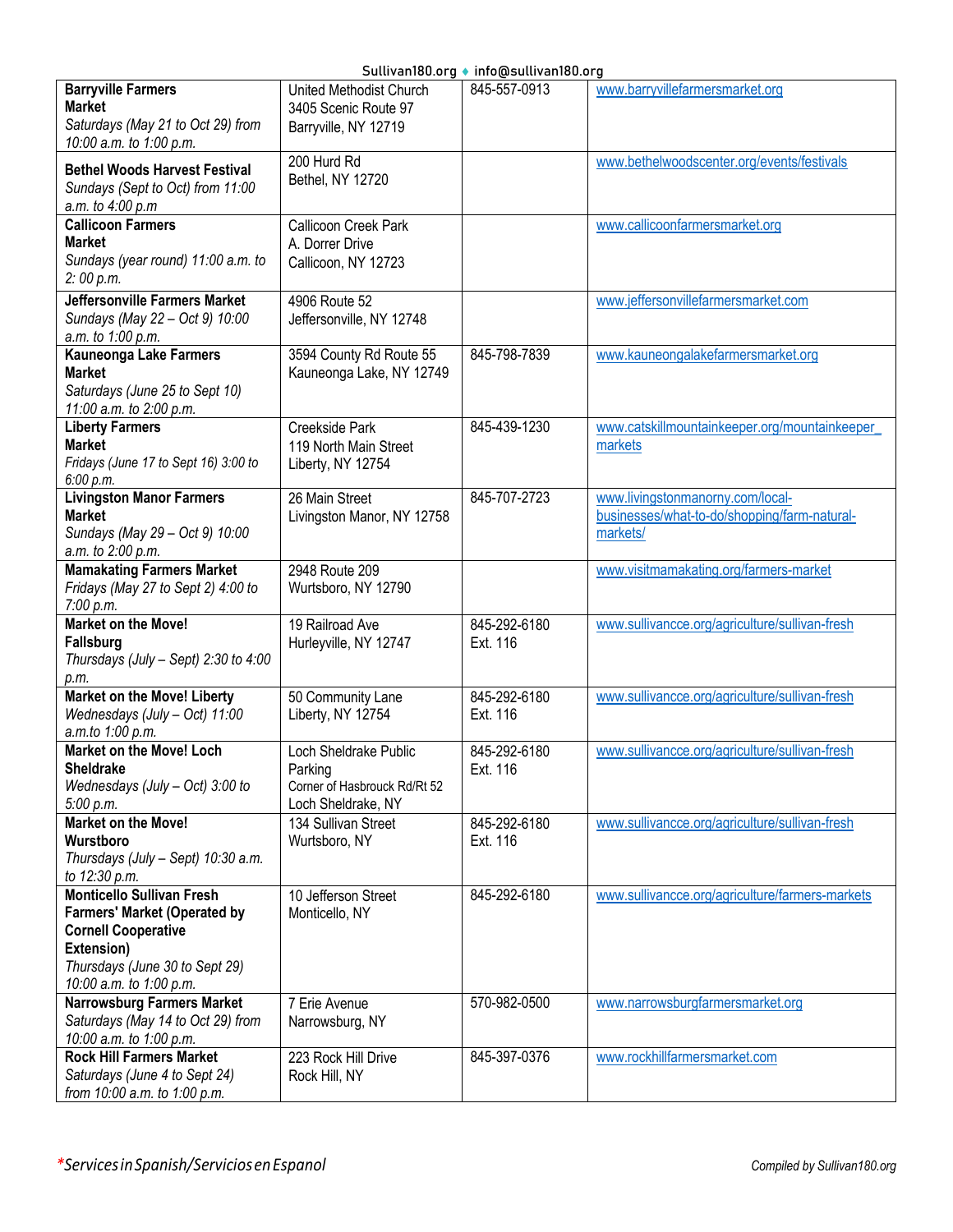<span id="page-11-0"></span>

| Sullivan180.org ♦ info@sullivan180.org                               |                            |                         |                                                     |  |  |
|----------------------------------------------------------------------|----------------------------|-------------------------|-----------------------------------------------------|--|--|
| <b>Roscoe Farmers Market</b>                                         | Niforatos Field            | 607-498-4456            | www.sullivancatskills.com/business/roscoe-          |  |  |
| Sundays (May 22 to Oct 9) from                                       | 1978 Old Route 17          |                         | farmers-market                                      |  |  |
| 10:00 a.m. to 2:00 p.m.                                              | Roscoe, NY                 |                         |                                                     |  |  |
| <b>Sullivan County Farmers Markets</b>                               | Sullivan County            | 845-292-6180            | www.sullivancce.org/agriculture/farmers-markets     |  |  |
|                                                                      |                            |                         |                                                     |  |  |
|                                                                      |                            | Ext. 116                |                                                     |  |  |
| SUPPLEMENTARY NUTRITION ASSISTANCE PROGRAMS & APPLICATION ASSISTANCE |                            |                         |                                                     |  |  |
| *Hudson Valley Community                                             | 20 Crystal Street          | 845-791-8871            | www.hudsonvalleycs.org/noep/                        |  |  |
| Services, Inc. (HVCS) Nutrition                                      | Monticello, NY 1270        |                         |                                                     |  |  |
| <b>Outreach and Education</b>                                        |                            |                         |                                                     |  |  |
| <b>Program or NOEP</b>                                               |                            |                         |                                                     |  |  |
|                                                                      |                            |                         |                                                     |  |  |
| *Sullivan County Department of                                       | 16 Community Lane          | 845-292-0100            | www.sullivanny.us/Departments/FamilyServices/Te     |  |  |
| Family Services (SNAP/EBT,                                           | Liberty, NY 12754          |                         | mporaryassistanceprograms/                          |  |  |
| SFMNP/FMNP)                                                          |                            |                         |                                                     |  |  |
|                                                                      |                            |                         |                                                     |  |  |
|                                                                      |                            | 845-794-2010            |                                                     |  |  |
| *Women, Infants & Children (WIC)                                     | 19 & 23 Lakewood Ave       |                         | www.sunriver.org/your-health/monticello             |  |  |
| Program (handled by Sun River                                        | Monticello, NY 12701       |                         |                                                     |  |  |
| Healthcare)                                                          |                            |                         |                                                     |  |  |
|                                                                      |                            |                         |                                                     |  |  |
|                                                                      |                            |                         | <b>HEALTH CARE CENTERS (SLIDING SCALE FEE)</b>      |  |  |
|                                                                      |                            |                         |                                                     |  |  |
|                                                                      |                            | (Centros de Salud)      |                                                     |  |  |
|                                                                      |                            |                         |                                                     |  |  |
| *Garnet Health Medical Center -                                      | 68 Harris Bushville Rd     | 845-794-3300            | www.garnethealth.org                                |  |  |
| <b>Catskills</b>                                                     | Harris, NY 12742           |                         |                                                     |  |  |
| *Garnet Health Medical Center -                                      | 8881 Route 97              | 845-887-5530            | www.garnethealth.org/locations/garnet-health-       |  |  |
| <b>Catskills</b>                                                     | Callicoon, NY 12723        |                         | medical-center-catskills-callicoon-campus           |  |  |
| <b>Grover Hermann Hospital</b>                                       |                            |                         |                                                     |  |  |
| <b>Division</b>                                                      |                            |                         |                                                     |  |  |
| *Garnet Health Medical Center-                                       | 36 Pearl Street            | 845-439-3579            | www.garnethealth.org/locations/garnet-health-       |  |  |
| <b>Catskills - Livingston Manor</b>                                  | Livingston Manor, NY 12758 |                         | doctors-livingston-manor                            |  |  |
| <b>Garnet Health Doctors</b>                                         |                            |                         |                                                     |  |  |
| *Garnet Health Medical Center-                                       | 1522 Route 17B             | 845-583-5620            | www.garnethealth.org/locations/garnet-health-       |  |  |
| <b>Catskills - White Lake</b>                                        | White Lake, NY 12786       |                         | doctors-bethel                                      |  |  |
| <b>Garnet Health Doctors</b>                                         |                            |                         |                                                     |  |  |
| *Garnet Health Medical Center-                                       | 38 Concord Road            | 845-333-6500            | https://www.garnethealth.org/locations/garnet-      |  |  |
| <b>Catskills</b>                                                     | Monticello, NY 12701       |                         | health-urgent-care-monticello                       |  |  |
| <b>Urgent Care</b>                                                   |                            |                         |                                                     |  |  |
| *Refuah Health Center                                                | 36 Laurel Ave              | 845-482-9394            | https://refuahhealth.org/locations/south-fallsburg- |  |  |
|                                                                      | South Fallsburg NY 12779   |                         | site/                                               |  |  |
| *Sun River Health                                                    | 23 Lakewood Avenue         | 845-794-2010            | www.sunriver.org                                    |  |  |
|                                                                      | Monticello, NY 12701       |                         |                                                     |  |  |
|                                                                      |                            |                         |                                                     |  |  |
|                                                                      |                            | <b>HEALTH INSURANCE</b> |                                                     |  |  |
|                                                                      |                            |                         |                                                     |  |  |
|                                                                      |                            | (Seguro de Salud)       |                                                     |  |  |
| *New York State of Health                                            | <b>New York State</b>      | 855-355-5777            | www.nystateofhealth.ny.gov                          |  |  |
| <b>Marketplace</b>                                                   | Health Insurance           |                         |                                                     |  |  |
| Medicare Non-Eligible/small                                          |                            |                         |                                                     |  |  |
| businesses                                                           |                            |                         |                                                     |  |  |
| *Fidelis Health Care                                                 | 25 Market St               | 845-372-3031            | www.fideliscare.org                                 |  |  |
|                                                                      |                            |                         |                                                     |  |  |
|                                                                      | Poughkeepsie, NY 12601     |                         |                                                     |  |  |
| *Healthfirst Insurance                                               | 13 Main Street             |                         | www.healthfirst.org                                 |  |  |
|                                                                      | Yonkers, NY 10701          |                         |                                                     |  |  |
| *Sullivan County Department of                                       | 16 Community Lane          | 845-292-0100            | www.co.sullivan.ny.us/Departments/familyservices    |  |  |
| <b>Family Services</b>                                               | Liberty NY 12754           |                         |                                                     |  |  |
| Medicaid, Medicaid w/Spend Down                                      |                            |                         |                                                     |  |  |
|                                                                      |                            |                         |                                                     |  |  |

<span id="page-11-1"></span>*\*ServicesinSpanish/ServiciosenEspanol Compiled by Sullivan180.org*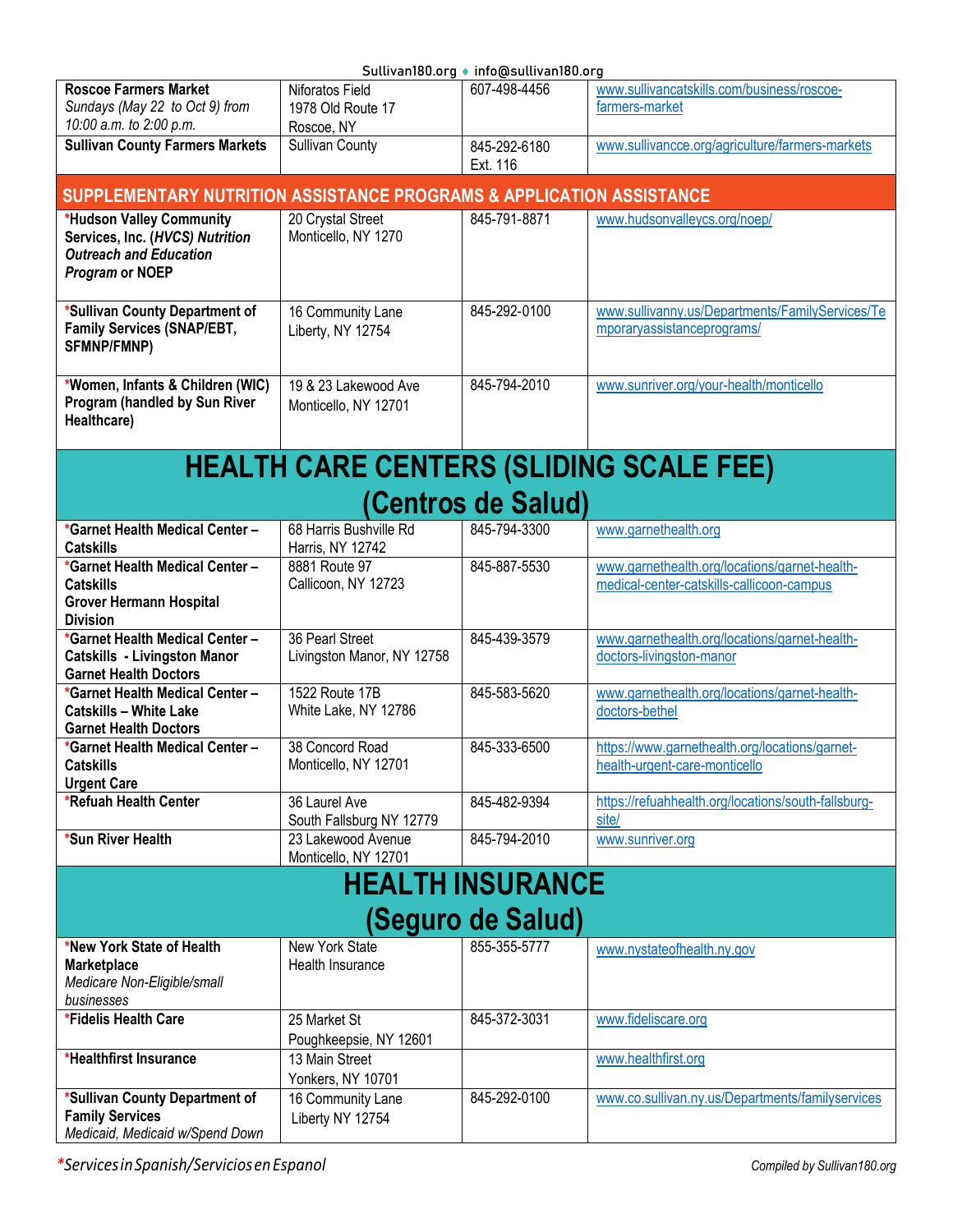<span id="page-12-0"></span>

|                                                                                                                                                                                                                                                 |                                              | ວuແivaiiiou.ui y • iiiiu@suแivaiiiou.ui y |                                                                                       |
|-------------------------------------------------------------------------------------------------------------------------------------------------------------------------------------------------------------------------------------------------|----------------------------------------------|-------------------------------------------|---------------------------------------------------------------------------------------|
| *Medicare:<br>Medicare.gov, Medicare Enrollment<br><b>Specialists</b>                                                                                                                                                                           | -Online-                                     | 800-633-4227                              | www.medicare.gov                                                                      |
| *Maternal Infant Services Network<br>(MiSN)<br>Certified Application Counselors &                                                                                                                                                               | 333 Broadway #1<br>Newburgh, NY 12550        | 845-561-3575                              | www.misn-ny.org                                                                       |
| <b>Community Health Advocates</b><br>Program) Health ins enrollment and<br>advocacy                                                                                                                                                             | 170 N. Main St<br>Liberty, NY 12754          | 845-747-9149                              |                                                                                       |
| <b>MVP Health Care</b>                                                                                                                                                                                                                          | 625 State Street<br>Schenectady, NY 12301    | 833-369-4565                              | www.mvphealthcare.com                                                                 |
| *NYSDOH Uninsured Care<br><b>Programs</b><br>Health Insurance assistance<br>program for People living<br>w/HIV/AIDS                                                                                                                             | Albany, NY                                   | 800-542-2437                              | www.health.ny.gov/diseases/aids/general/resource<br>s/adap/                           |
|                                                                                                                                                                                                                                                 | <b>HEALTH AND WELLNESS</b>                   |                                           |                                                                                       |
|                                                                                                                                                                                                                                                 |                                              | (Salud y Bienestar)                       |                                                                                       |
| <b>EDUCATION</b>                                                                                                                                                                                                                                |                                              |                                           |                                                                                       |
| *Cornell Cooperative Extension<br>Health & Wellness Education                                                                                                                                                                                   | 64 Ferndale Loomis Road<br>Liberty, NY 12754 | 845-292-6180                              | www.sullivancce.org                                                                   |
| <b>Health Promotion Strategies, LLC</b>                                                                                                                                                                                                         | 540 Broadway, #3<br>Monticello, NY 12701     | 845-707-4036                              | www.healthpromotionstrategies.org                                                     |
| <b>RISE (Rape Intervention Services</b><br>& Education)                                                                                                                                                                                         | 68 Harris Bushville Road<br>Harris, NY 12742 | 845-794-3300                              |                                                                                       |
| *Smoking Cessation                                                                                                                                                                                                                              | Quitline - New York State                    | 866-697-8487                              | www.nysmokefree.com                                                                   |
| <b>Sullivan County Public</b><br><b>Health Services</b><br>Division of Health & Family<br>Services                                                                                                                                              | 50 Community Lane<br>Liberty, NY 12754       | 845-513-2196                              | www.sullivanny.us/Departments/HealthandFamilyS<br>ervices                             |
| <b>Sullivan County Public</b><br><b>Health Services</b><br><b>Health Education</b>                                                                                                                                                              | 50 Community Lane<br>Liberty, NY 12754       | 845-292-5910                              | www.sullivanny.us/Departments/Publichealth/Healt<br>heducation/Whatishealtheducation/ |
| Sullivan 180                                                                                                                                                                                                                                    | PO Box 311<br>Liberty, NY 12754              | 845-295-2680                              | www.Sullivan180.org                                                                   |
| <b>SUPPORT GROUPS</b>                                                                                                                                                                                                                           |                                              |                                           |                                                                                       |
| Al-Anon of Ulster & Sullivan                                                                                                                                                                                                                    | P.O. Box 3102<br>Kingston, NY 12402          | 845-339-5116<br>800-245-4656              | www.al-anon-ulster-sullivan-ny.org                                                    |
| *Cornell Cooperative Extension-<br><b>Caregiver Support Groups</b>                                                                                                                                                                              | 64 Ferndale Loomis Rd<br>Liberty, NY 12754   | 845-292-6180                              | www.sullivancce.org/home-family/caregiver-<br>resource-center                         |
| <b>Garnet Health Medical Center</b><br><b>Catskills Support Groups:</b><br>Bereavement, Cancer, Circle of<br>Hope, Diabetes Discussion,<br>Maternity & Parenting, Parkinson's,<br>Stroke, Survivors of Sexual Assault,<br>and COVID-19 Recovery | 68 Harris Bushville Road<br>Harris, NY 12742 | 845-794-3300                              | www.garnethealth.org/patients-visitors/support-<br>groups                             |
| <b>Hospice of Orange &amp; Sullivan</b><br><b>Bereavement Support Groups</b>                                                                                                                                                                    | Online                                       | 845-561-6111                              | www.hospiceoforange.com/bereavement-support-<br>group/                                |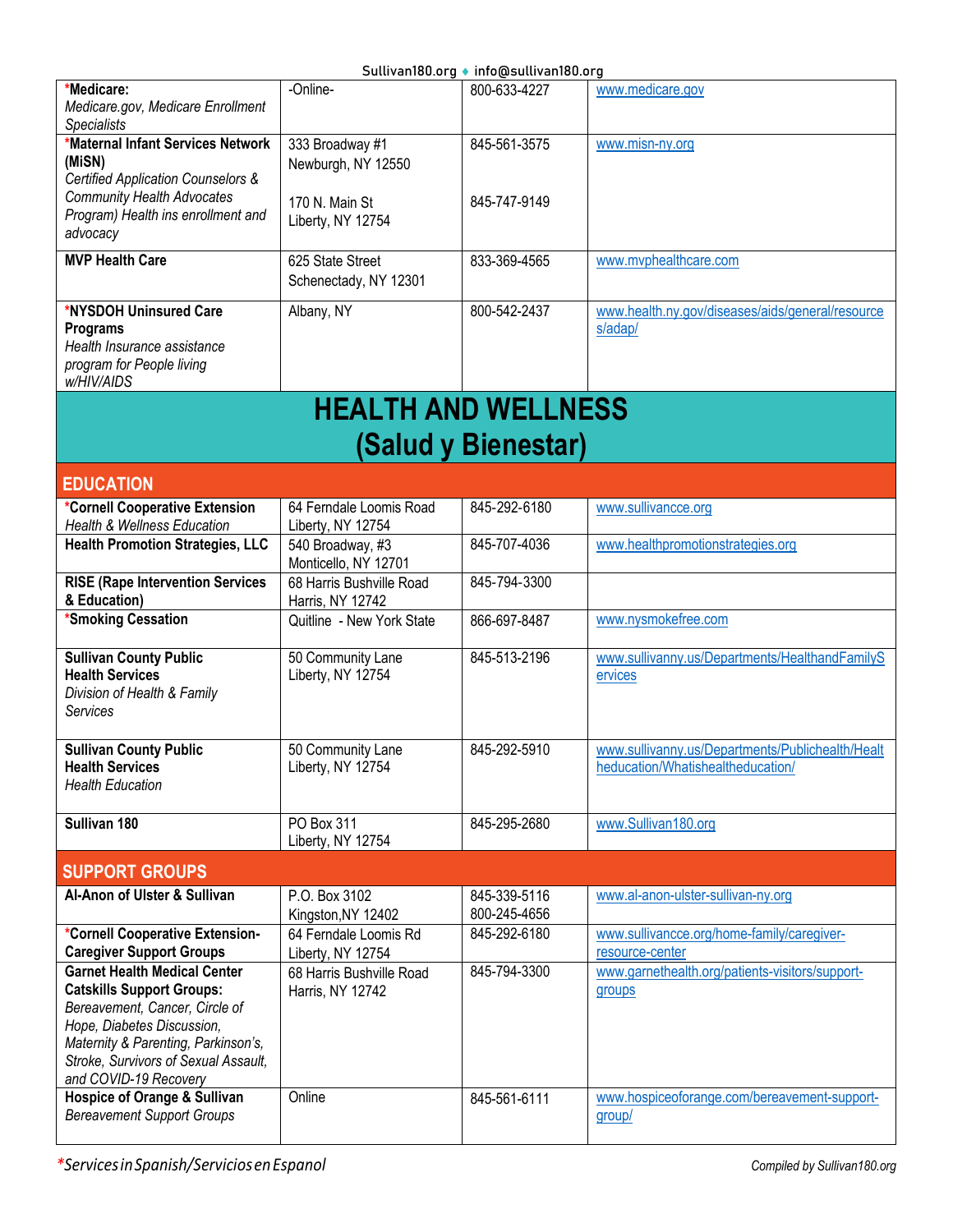<span id="page-13-0"></span>

|                                                                                                                                                                              |                                                     | Sullivan180.org ♦ info@sullivan180.org |                                                                                                                                   |
|------------------------------------------------------------------------------------------------------------------------------------------------------------------------------|-----------------------------------------------------|----------------------------------------|-----------------------------------------------------------------------------------------------------------------------------------|
| *Restorative Management Corp.<br>Support groups for: women-specific,<br>criminal justice, anger management,<br>domestic violence, parenting skills, and<br>tobacco cessation | 64 Jefferson St, Suite 2<br>Monticello, NY 12701    | 845-250-1115                           | www.restorativemanagement.com                                                                                                     |
| <b>NAMI Sullivan County</b><br>Support Groups: Family Support,<br>Suicide Bereavement, and Recovery                                                                          | 20 Crystal Street<br>Monticello, NY 12701           | 845-794-1029                           | www.naminys.org/nys/affiliates-details/nami-<br>sullivan-county/                                                                  |
| <b>Sullivan County Intergroup</b><br><b>Association (Alcoholics</b><br>Anonymous)                                                                                            | 17 Hamilton Avenue<br>Monticello, NY 12701          | 845-234-4841                           | www.scia-aa.com                                                                                                                   |
| <b>Sullivan County Pregnancy</b><br><b>Support Center Inc.</b>                                                                                                               | 155 North Main Street<br>Liberty, NY 2754           | 845-292-2224                           | www.sullivancountypregnancysupportcenter.org                                                                                      |
|                                                                                                                                                                              | <b>INCOME BASED HOUSING</b>                         |                                        |                                                                                                                                   |
|                                                                                                                                                                              | (Vivienda Basada en Ingresos)                       |                                        |                                                                                                                                   |
| <b>Barkley Gardens Apartments</b><br>Low Income Housing                                                                                                                      | 280 North Main Street<br>Liberty, NY 12754          | 845-292-9700                           | www.coniferllc.com/properties/barkley-gardens-<br>apartments-liberty-ny/                                                          |
| <b>Country Gardens Apartments</b><br>Low Income Housing                                                                                                                      | 50 Highland Ave #45<br>Woodridge, NY 12789          | 845-434-2920                           |                                                                                                                                   |
| <b>Great Pines Apartments</b><br>Low Income Housing                                                                                                                          | 18 Great Pines Circle<br>Hurleyville, NY 12747      | 845-436-0187                           | www.belmontmgmt.com/apartment-listings/great-<br>pines/                                                                           |
| <b>Golden Ridge Apartments</b>                                                                                                                                               | 4 Isabel Lane<br>Monticello, NY 1270                | 845-796-0215                           | www.devonmgt.com/wp/locations/apartments-in-<br>monticello/                                                                       |
| <b>Hemlock Ridge Apartments</b>                                                                                                                                              | 20 Valley View Lane,<br>Livingston Manor, NY 12776  | 845-439-5420                           | www.wbhomes.com/communities/hemlock/                                                                                              |
| <b>Horizons at Monticello</b><br>Low Income Housing                                                                                                                          | 81-100 Harmony Lane<br>Monticello, NY 12701         | 845-791-8006                           |                                                                                                                                   |
| <b>Lake View Apartments</b><br>Income-based Housing                                                                                                                          | 5 Woodland Townhouse Rd<br>Loch Sheldrake, NY 12759 | 845-434-6200                           | www.coniferllc.com/properties/lake-view-<br>apartments/                                                                           |
| <b>Liberty Commons</b><br>Income-based housing                                                                                                                               | 5-74 Liberty Commons Way<br>Liberty, NY 12754       | 845-292-1029                           | www.regandevelopment.com/new-york-new-jersey-<br>real-estate-developers/liberty-commons-affordable-<br>senior-housing-liberty-ny/ |
| <b>Main Street Houses Inc.</b><br>Project Based Low Income<br>Housing                                                                                                        | 5254 Main Street<br>South Fallsburg, NY 12779       | 845-434-0226                           |                                                                                                                                   |
| <b>Monticello Housing Authority</b><br>(Evergreen)<br>Low Income Housing                                                                                                     | 76 Evergreen Dr.<br>Monticello, NY 12701            | 845-794-6855                           | www.nyconnects.ny.gov/providers/monticello-<br>housing-authority-sofa-ag-410791                                                   |
| <b>Rural Sullivan Housing</b><br>Corporation<br>Free Apartment Listings and<br>Information                                                                                   | 33 Lakewood Ave<br>Monticello, NY 12701             | 845-794-0348                           | www.hcr.ny.gov/location/rural-sullivan-housing-<br>corporation                                                                    |
| <b>Sleepy Hollow</b><br>Project Based Section 8                                                                                                                              | 39 Terry Lane<br>Monticello, NY 12701               | 845-794-8286                           | www.sleepyhollow.monroegroup.com                                                                                                  |
| <b>West Broadway Villas</b><br>Income-based Housing                                                                                                                          | 3 West Broadway,<br>Monticello, NY 12701            | 845-707-4430                           | www.belmontmgmt.com/apartment-listings/west-<br>broadway-villas/                                                                  |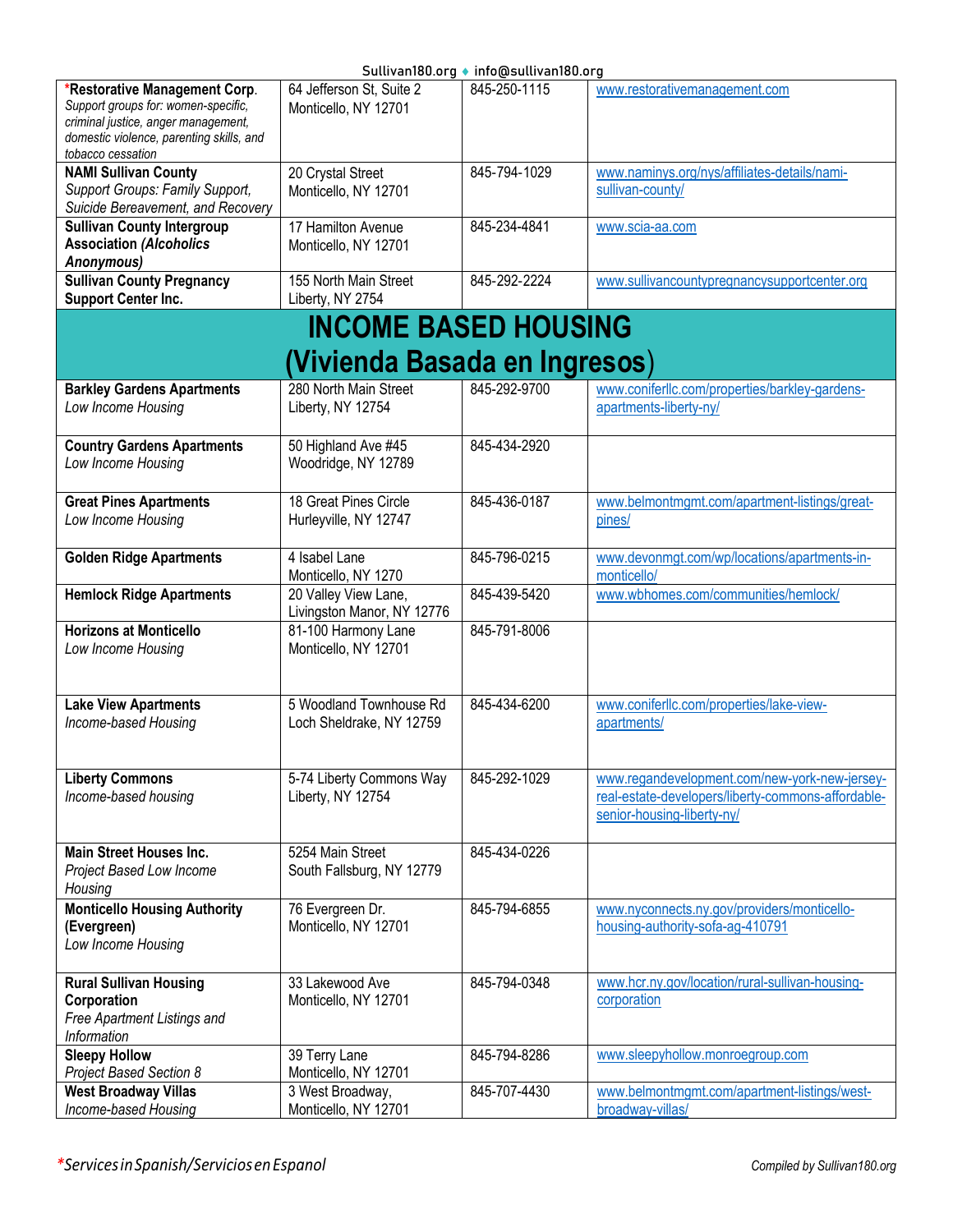<span id="page-14-2"></span><span id="page-14-1"></span><span id="page-14-0"></span>

| Sullivan180.org ♦ info@sullivan180.org    |                              |                         |                                                  |  |
|-------------------------------------------|------------------------------|-------------------------|--------------------------------------------------|--|
| <b>Woodridge Village Housing</b>          | PO Box 322                   | 845-434-4451            | www.woodridgeha.org/                             |  |
| <b>Authority</b>                          | Woodridge, NY 12789          |                         |                                                  |  |
| Income-based Housing                      |                              |                         |                                                  |  |
|                                           |                              |                         |                                                  |  |
|                                           |                              | <b>LEGAL (Legal)</b>    |                                                  |  |
| <b>Dispute Resolution Center</b>          | 63 Liberty St                | 845-372-8771            | www.drcservices.org                              |  |
|                                           | Monticello, NY 12701         |                         |                                                  |  |
| *Legal Services of the Hudson             | 309 East Broadway            | 845-569-9110            | www.lshv.org                                     |  |
| <b>Valley</b>                             | Monticello, NY 12701         |                         |                                                  |  |
| *Sullivan County Department of            | 16 Community Lane            | 845-292-0100            | www.sullivanny.us/Departments/Familyservices/chi |  |
| <b>Family Services</b>                    | Liberty, NY 12754            | Ext. 2385               | Idsupportenforcement/                            |  |
| Child Support Enforcement Unit,           |                              |                         |                                                  |  |
| Fraud unit                                |                              |                         |                                                  |  |
|                                           |                              |                         |                                                  |  |
|                                           |                              | <b>LGBTQ+</b>           |                                                  |  |
| *Action Towards Independence              | 309 East Broadway            | 845-794-4228            | www.atitoday.org                                 |  |
|                                           | Monticello, NY 12701         |                         |                                                  |  |
| *Cornell Cooperative Extension            | 64 Ferndale Loomis Rd        | 845-292-6180            | www.sullivancce.org                              |  |
|                                           | Liberty, NY 12754            |                         |                                                  |  |
| *Fearless! f/k/a Safe Homes               | Newburgh, NY                 | Office                  | https://fearlesshv.org/                          |  |
| Rape intervention, services, &            |                              | (845) 562-5365          |                                                  |  |
| education                                 |                              |                         |                                                  |  |
|                                           |                              | Hotline                 |                                                  |  |
|                                           |                              | (845) 562-5340          |                                                  |  |
| <b>Federation for the Homeless</b>        | 9 Monticello Street          | 845-794-2604            | www.scfederation.org                             |  |
|                                           | Monticello, NY 12701         |                         |                                                  |  |
| <b>GLSEN Mid-Hudson Chapter</b>           |                              |                         | www.glsen.org/chapter/Mid-Hudson                 |  |
|                                           |                              |                         | www.facebook.com/glsenmidhudson                  |  |
| *Hudson Valley Community                  | 20 Crystal Street            | 845-791-8871            |                                                  |  |
| <b>Services</b>                           | Monticello, NY 1270          |                         | https://www.hudsonvalleycs.org                   |  |
| <b>Hudson Valley LGBTQ Center</b>         | 300 Wall Street              | 845-331-5300            | www.lgbtqcenter.org                              |  |
|                                           | Kingston, NY 12401           |                         |                                                  |  |
| *Legal Services of the Hudson             | 309 East Broadway            | 845-569-9110            | www.lshv.org                                     |  |
| Valley                                    | Monticello, NY 12701         |                         |                                                  |  |
| <b>National Center for Transgender</b>    |                              | 202-642-4542            | www.transequality.org                            |  |
| <b>Equality</b>                           |                              |                         |                                                  |  |
| *Planned Parenthood                       | 7 Coates Drive, Suite 4      | 845-562-7800            | www.plannedparenthood.org                        |  |
|                                           | Goshen, NY 10924             |                         |                                                  |  |
| <b>RISE (Rape Intervention, Services</b>  | 68 Harris Bushville Rd       | 845-794-3300 Ext        |                                                  |  |
| & Education)                              | Harris, NY 12742             | 2440                    |                                                  |  |
| <b>Sullivan Allies Leading Together</b>   |                              | 845-596-0075            | www.saltcares.com                                |  |
| (SALT)                                    |                              |                         |                                                  |  |
| <b>The Trevor Project</b>                 | National Helpline            | 800-850-8078            | www.thetrevorproject.org                         |  |
| <b>Gender Wellness Center</b>             | 5432 State Hwy 7, Suite 103  | 607-431-5757            | www.genderwellnesscenter.com                     |  |
| Transgender health services               | Oneonta, NY                  |                         |                                                  |  |
| <b>Trans Lifeline</b>                     | National Helpline            | 877-565-8860            | https://translifeline.org                        |  |
| <b>TriVersity Center for Gender &amp;</b> | 201 W Harford St             | 570-618-9638            | www.triversitycenter.org                         |  |
| <b>Sexual Diversity</b>                   | Milford, PA 18337            |                         |                                                  |  |
| <b>Upper Delaware GLBT Center</b>         |                              |                         |                                                  |  |
|                                           | <b>MATERNAL/CHILD HEALTH</b> |                         |                                                  |  |
|                                           |                              |                         |                                                  |  |
|                                           |                              | (Salud Maternoinfantil) |                                                  |  |
|                                           |                              |                         |                                                  |  |
| 1 <sup>st</sup> Way Life Center           | 481 Broadway                 | 845-796-5305            | www.1stwaylifecenter.com                         |  |
| <b>Pregnancy Testing &amp; Support</b>    | Monticello, NY 12701         |                         |                                                  |  |
| <b>Baby Bunch Support Group -</b>         | 68 Harris Bushville Rd       | 844-694-2763            | www.garnethealth.org/events                      |  |
| <b>Garnet Health</b>                      | Harris, NY 12742             |                         |                                                  |  |
| Virtual meetings                          |                              |                         |                                                  |  |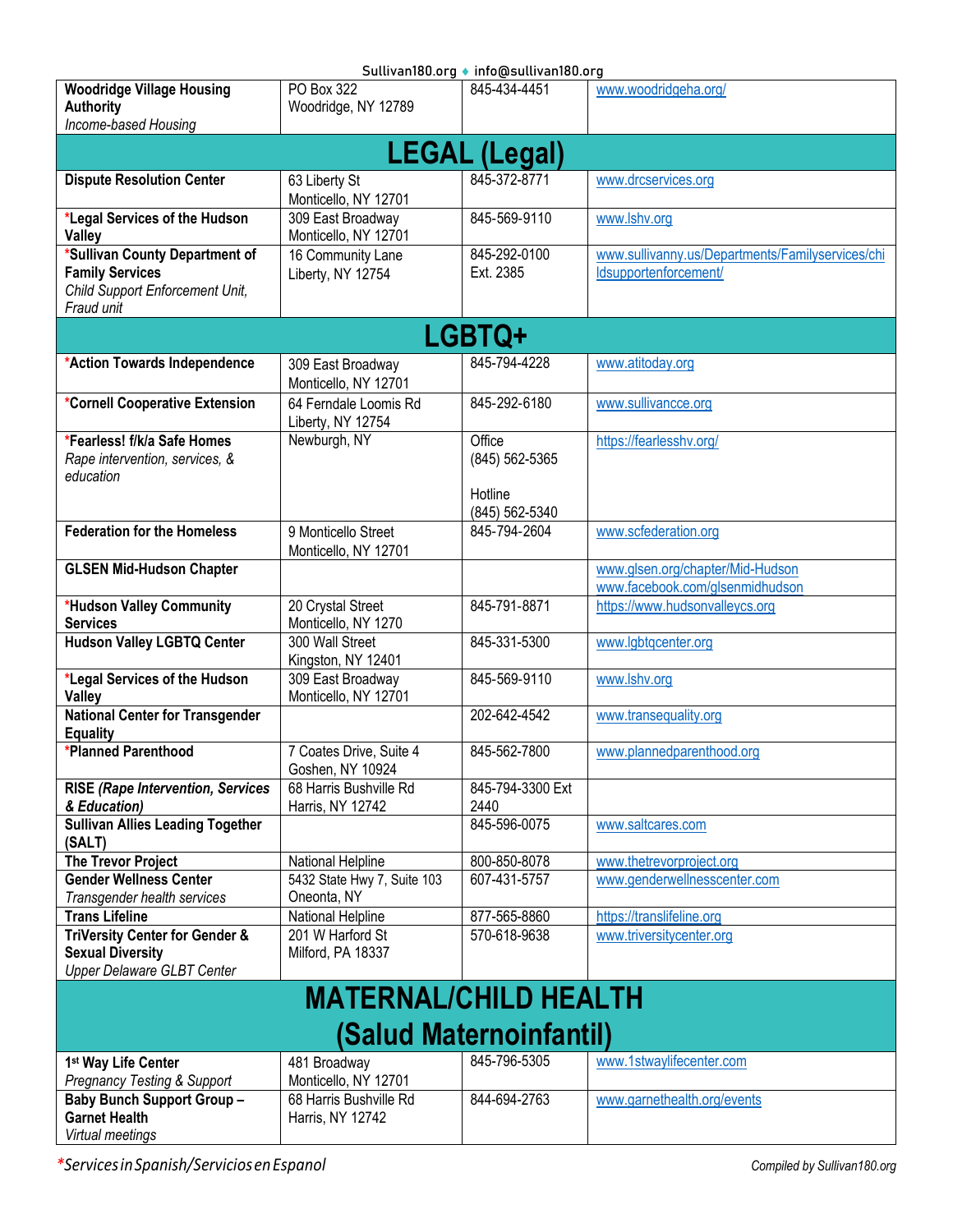<span id="page-15-1"></span><span id="page-15-0"></span>

| Baby Café - Maternal Infant<br><b>Services Network (MiSN)</b><br><b>Virtual Meetings</b>                                   | 170 N. Main Street<br>Liberty, NY 12754      | 845-861-3573                         | www.babycafeusa.org/findababycafe.html                                                       |  |
|----------------------------------------------------------------------------------------------------------------------------|----------------------------------------------|--------------------------------------|----------------------------------------------------------------------------------------------|--|
| <b>Birthing Classes @ Garnet Health</b><br><b>Medical Center - Catskills</b>                                               | 68 Harris Bushville Rd<br>Harris, NY 12742   | 845-794-3300                         | www.garnethealth.org/services/maternity-<br>care/labor-delivery                              |  |
| <b>Breastfeeding &amp; Parenting</b><br>Support Group (Baby Bunch) @<br>Garnet Health Medical Center -<br><b>Catskills</b> | 68 Harris Bushville Rd<br>Harris, NY 12742   | 844-694-2763                         | www.garnethealth.org/events?event_type=All&sear<br>ch=baby+bunch                             |  |
| *Children's Mobile Crisis<br><b>Intervention</b>                                                                           | 162 East Broadway<br>Monticello, NY 12701    | 845-701-3777                         | www.arcghvny.org/programs/mobile-mental-health-<br>hotline.html                              |  |
| <b>Child Passenger Safety Seat</b><br>Program                                                                              | 50 Community Lane<br>Liberty, NY 12754       | 845-292-5910<br>Ext. 2271            | www.sullivanny.us/Departments/Publichealth/Mater<br>nalchildhealth/Childpassengersafetyseat/ |  |
| <b>Cribs for Kids</b>                                                                                                      | 50 Community Lane<br>Liberty, NY 12754       | 845-292-5910<br>Ext 2254             | www.sullivanny.us/Departments/Publichealth/Mater<br>nalchildhealth/Cribsforkids/             |  |
| *Flu & Immunization Clinics                                                                                                | 50 Community Lane<br>Liberty, NY 12754       | 845-292-5910                         | www.sullivanny.us/Departments/Publichealth/Fluan<br>dimmunizationclinics/                    |  |
| *Healthy Families Sullivan County                                                                                          | 50 Community Lane<br>Liberty, NY 12754       | 845-292-5910<br>Ext. 2250            | www.sullivanny.us/Departments/Publichealth/Mater<br>nalchildhealth/Healtyfamilies/           |  |
| *La Leche League- Breast<br><b>Feeding Support 24/7</b>                                                                    | International                                | 800-LA-LECHE<br>$(800 - 525 - 3243)$ | www.llli.org                                                                                 |  |
| <b>Lead Poisoning &amp; Prevention</b><br>Services for children                                                            | 50 Community Lane<br>Liberty, NY 12754       | 845-292-5910                         | www.sullivanny.us/Departments/Publichealth/Lead<br>poisoning/                                |  |
| *Maternal Infant Services Network<br>(MiSN)<br>Certified Application Counselors &                                          | 333 Broadway #1<br>Newburgh, NY 12550        | 845-561-3575                         | www.misn-ny.org                                                                              |  |
| <b>Community Health Advocates</b><br>Program) Health ins enrollment and<br>advocacy                                        | 170 N. Main St<br>Liberty, NY 12754          | 845-747-9149                         |                                                                                              |  |
| *Planned Parenthood                                                                                                        | 7 Coates Drive, Suite 4<br>Goshen, NY 10924  | 845-562-7800                         | www.plannedparenthood.org                                                                    |  |
| *Sun River Health Inc.<br>Sliding Scale fee Pediatrics                                                                     | 23 Lakewood Avenue<br>Monticello, NY 12701   | 845-794-2010                         | www.sunriver.org                                                                             |  |
| <b>Sullivan County Pregnancy &amp;</b><br><b>Support Center</b>                                                            | 155 North Main Street<br>Liberty, NY 12754   | 845-292-2224                         | www.sullivancountypregnancysupportcenter.org/                                                |  |
| The Arc Greater Hudson Valley<br>Children's Services                                                                       | 162 East Broadway<br>Monticello, NY 12701    | 845-796-1350<br>Ext. 1303            | www.arcghvny.org/programs/childrens-<br>services.html                                        |  |
| *Women, Infants & Children (WIC)<br>Program (handled by Sun River<br>Healthcare)                                           | 19 & 23 Lakewood Ave<br>Monticello, NY 12701 | 845-794-2010                         | www.sunriver.org/your-health/monticello                                                      |  |
|                                                                                                                            | <b>MEDICAL EQUIPTMENT, HEARING, VISION</b>   |                                      |                                                                                              |  |
|                                                                                                                            | (Equipo Médico, Audición y Visión)           |                                      |                                                                                              |  |
| <b>Sullivan Allies Leading Together</b><br>(SALT)                                                                          |                                              | 845-596-0075                         | www.saltcares.com                                                                            |  |
| <b>Bethel Lions Club</b><br><b>Youth Vision Screenings</b>                                                                 |                                              | 845-434-2152<br>845-866-2152         | www.facebook.com/Bethel-Lions-Club-<br>163922411098441/                                      |  |
| All-Med, Inc.<br><b>Health Equipment</b>                                                                                   | 5 Ontario Street<br>Liberty, NY 12754        | 845-292-7310                         |                                                                                              |  |
| <b>PARENTING RESOURCES (Recurcos Para Padres)</b>                                                                          |                                              |                                      |                                                                                              |  |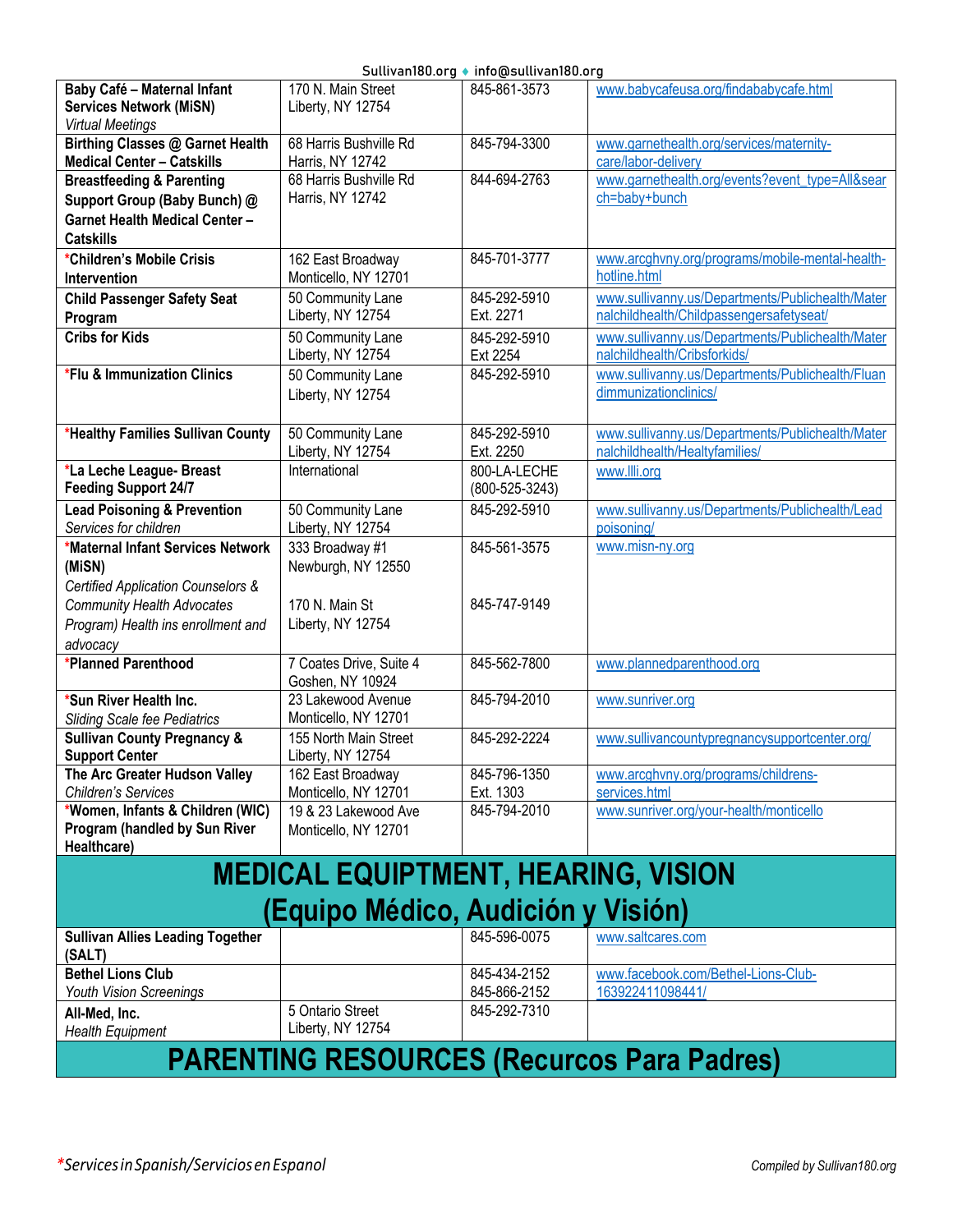| *Maternal Infant Services Network   | 333 Broadway #1          | 845-561-3575 | www.misn-ny.org                                   |
|-------------------------------------|--------------------------|--------------|---------------------------------------------------|
| (MiSN)                              | Newburgh, NY 12550 OR    |              |                                                   |
|                                     | 170 N. Main St           | 845-747-9149 |                                                   |
|                                     | Liberty, NY 12754        |              |                                                   |
| *Parents for Parents: Action        | 309 East Broadway        | 845-794-4228 | www.atitoday.org                                  |
| Towards Independence (ATI)          | Monticello, NY 12701     |              |                                                   |
| <b>The Basics Sullivan</b>          | PO Box 311               | 845-295-2680 | www.Sullivan180.org                               |
|                                     | Liberty, NY 12754        |              |                                                   |
| <b>Sullivan County Adoption</b>     | 108 Main Street, Suite 5 | 845-679-9900 | www.affcny.org/sullivan-ny-post-adoption-support- |
| <b>Connection: AFFCNY Hudson</b>    | New Paltz, NY 12561      |              | services                                          |
| <b>Valley</b>                       |                          |              |                                                   |
| Sullivan County Public Health -     | 50 Community Lane        | 845-292-5910 | www.sullivanny.us/Departments/Publichealth/Mater  |
| <b>Healthy Families of Sullivan</b> | Liberty, NY 12754        | Ext. 2250    | nalchildhealth/Healtyfamilies                     |
|                                     |                          |              |                                                   |

### **PRESCRIPTION ASSISTANCE (Asistencia Para Recetas)**

#### <span id="page-16-0"></span>**FREE PRESCRIPTION DELIVERY**

| <b>Family Drug Store</b>          | 524 Broadway             | 845-794-2345 |                                                 |
|-----------------------------------|--------------------------|--------------|-------------------------------------------------|
|                                   | Monticello, NY 12701     |              |                                                 |
| Harris Pharmacy at Garnet Health  | 68 Harris Bushville Road | 845-333-8121 | www.garnethealth.org/locations/harris-pharmacy- |
| <b>Medical Center - Catskills</b> | Harris, NY 12742         |              | garnet-health-medical-center-catskills          |
| <b>K&amp;K Pharmacy</b>           | 187 Mill Street          | 845-292-3430 |                                                 |
|                                   | Liberty, NY 12754        |              |                                                 |
| <b>Jeff Pharmacy</b>              | 4892 State Route 52      | 845-482-5720 |                                                 |
|                                   | Jeffersonville, NY 12748 |              |                                                 |
| <b>Medicine Shoppe</b>            | 1987 Ste Route 52        | 845-292-8200 | https://liberty.medicineshoppe.com/             |
|                                   | Liberty, NY 12754        |              |                                                 |
| <b>Peters Pharmacy</b>            | 14 Kirks Rd              | 845-252-3003 |                                                 |
|                                   | Narrowsburg, NY 12764    |              |                                                 |
| <b>Riverside Remedies</b>         | 39 Lower Main St         | 845-887-3030 | www.riversideremedies.com                       |
|                                   | Callicoon, NY 12723      |              |                                                 |
| <b>Sullivan Pharmacy</b>          | 267 North Main Street    | 845-295-5456 | www.sullivanrx.com                              |
|                                   | Liberty, NY 12754        |              |                                                 |

#### **PRESCRIPTION PAYMENT ASSISTANCE PROGRAMS**

| GoodRx        | <b>Prescription Assistance</b>                      | 855-268-2822 | www.goodrx.com                  |
|---------------|-----------------------------------------------------|--------------|---------------------------------|
| Pro Act. Inc. | <b>Prescription Assistance for</b><br>the uninsured | 855-702-7283 | www.proactmedsavings.com/proact |

### <span id="page-16-1"></span>**PUBLIC LIBRARIES (Biblotecas Públicas)**

| <b>Delaware Free Branch</b>              | 45 Lower Main Street       | 845-887-4040 | www.wsplonline.org             |
|------------------------------------------|----------------------------|--------------|--------------------------------|
| Western Sullivan Public Library          | Callicoon, NY 12723        |              |                                |
| <b>Daniel Pierce Library</b>             | 328 Main Street            | 845-985-7233 | www.danielpiercelibrary.org    |
|                                          | Grahamsville, NY 12740     |              |                                |
| <b>Ethelbert Crawford Public Library</b> | 479 Broadway               | 845-794-4660 | www.ebcpl.org                  |
|                                          | Monticello, NY 12701       |              |                                |
| <b>Fallsburg Library</b>                 | 12 Railroad Plaza          | 845-434-6067 | www.fallsburglibrary.org       |
|                                          | South Fallsburg, NY 12779  |              |                                |
| Jeffersonville Branch                    | 19 Center Street           | 845-482-4350 | www.wsplonline.org             |
| Western Sullivan Public Library          | Jeffersonville, NY 12748   |              |                                |
| <b>Liberty Public Library</b>            | 189 North Main Street      | 845-292-6070 | www.libertypubliclibrary.org   |
| Western Sullivan Public Library          | Liberty, NY 12754          |              |                                |
| <b>Livingston Manor Free Library</b>     | 92 Main Street             | 845-439-5440 | www.livingstonmanorlibrary.org |
|                                          | Livingston Manor, NY 12758 |              |                                |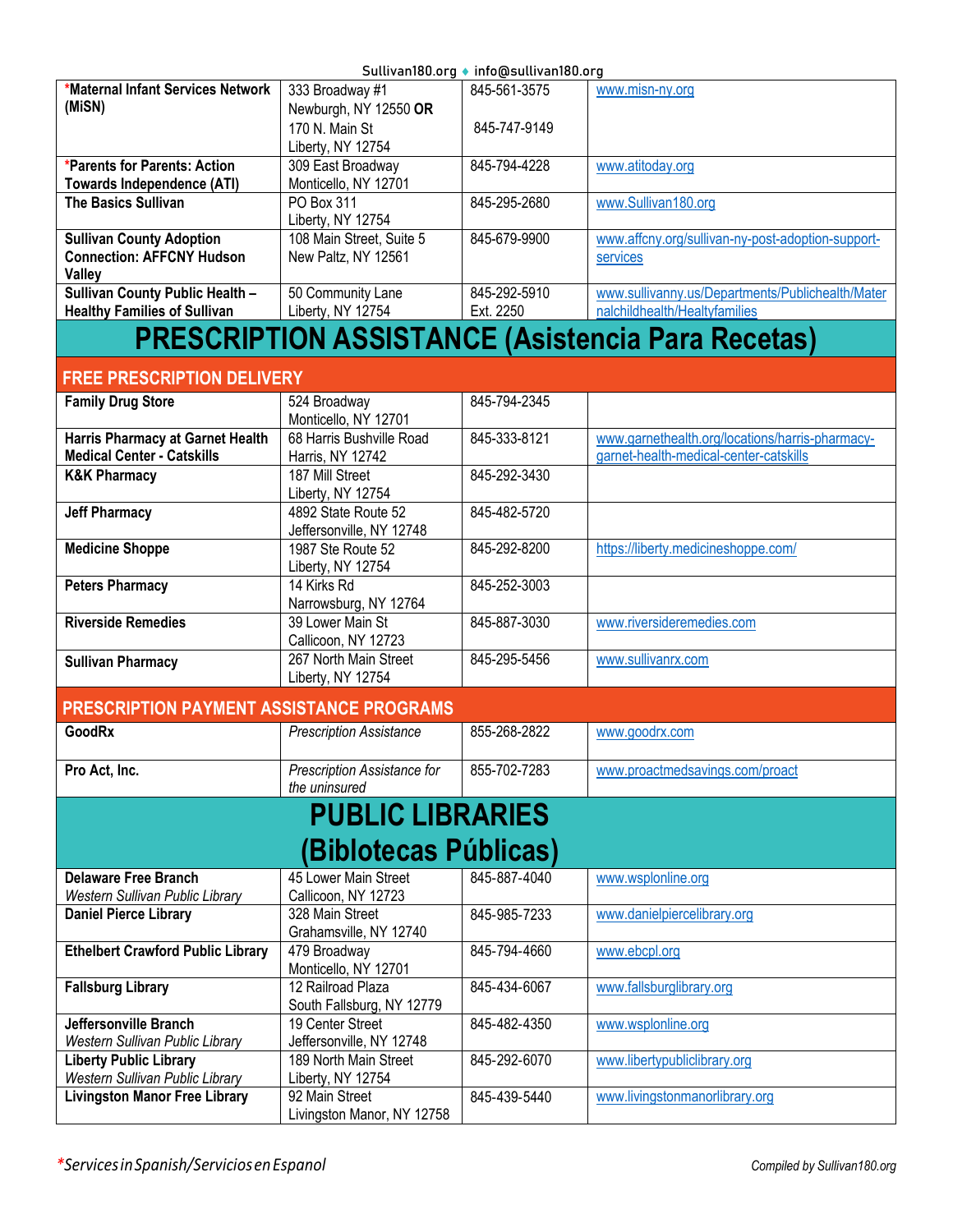<span id="page-17-1"></span><span id="page-17-0"></span>

| Sullivan180.org ◆ info@sullivan180.org                                                                                                    |                                                    |                              |                                                                                                                              |  |
|-------------------------------------------------------------------------------------------------------------------------------------------|----------------------------------------------------|------------------------------|------------------------------------------------------------------------------------------------------------------------------|--|
| <b>Mamakating Library</b>                                                                                                                 | 128 Sullivan Street<br>Wurtsboro, NY 12790         | 845-888-8004                 | www.mamakatinglibrary.org                                                                                                    |  |
| <b>Roscoe Free Library</b><br>Ramapo Catskill Library System                                                                              | 85 Highland Ave<br>Roscoe, NY 12776                | 607-498-5574                 | www.rcls.org                                                                                                                 |  |
| <b>Sunshine Hall Free Library</b><br>Ramapo Catskill Library System                                                                       | 14 Proctor Road<br>Eldred, NY 12732                | 845-557-6258                 | www.sunshinehallfreelibrary.org                                                                                              |  |
| <b>Tusten-Cochecton Branch</b><br><b>Western Sullivan Public Library</b>                                                                  | 198 Bridge Street<br>Narrowsburg, NY 12764         | 845-252-3360                 | www.wsplonline.org                                                                                                           |  |
|                                                                                                                                           |                                                    |                              |                                                                                                                              |  |
|                                                                                                                                           |                                                    |                              | <b>SERVICES FOR INDIVIDUALS WITH DISABILITIES</b>                                                                            |  |
|                                                                                                                                           |                                                    |                              | (Servicios Para Personas Con Discapacidades)                                                                                 |  |
| <b>Access-VR</b><br>Assisting individuals with disabilities<br>to achieve and maintain<br>employment and to support<br>independent living | 200 Midway Park Drive<br>Middletown, NY 10940      | 845-346-4260                 | www.acces.nysed.gov/vr/middletown-satellite-office                                                                           |  |
| *Action Toward Independence                                                                                                               | 309 East Broadway<br>Monticello, NY 12701          | 845-794-4228                 | www.atitoday.org                                                                                                             |  |
| <b>Hudson Valley Developmental</b><br><b>Disabilities Service Office</b><br>DDSO-Sullivan                                                 | 457 Broadway, Suite 15<br>Monticello, NY 12701     | 845-791-7620                 | www.nyconnects.ny.gov/providers/hudson-valley-<br>developmental-disabilities-service-office-ddso-<br>sullivan-sofa-ag-410189 |  |
| <b>Independent Living</b>                                                                                                                 | 4 Pelton Street, East Wing<br>Monticello, NY 12701 | 845-342-1162                 | www.myindependentliving.org                                                                                                  |  |
| <b>New Hope Community</b>                                                                                                                 | 5 New York 52<br>Loch Sheldrake, NY 12759          | 845-434-8300                 | www.newhopecommunity.org                                                                                                     |  |
| <b>Resource Center for Accessible</b><br>Living                                                                                           | 727 Ulster Avenue<br>Kingston, NY 12401            | 845-331-0541                 | www.rcal.org                                                                                                                 |  |
| <b>Sullivan ARC</b>                                                                                                                       | 192 East Broadway<br>Monticello, NY 12701          | 845-796-1350                 | www.sullivanarc.org                                                                                                          |  |
| *The Center for Discovery                                                                                                                 | PO Box 840<br>Harris, NY 12742                     | 845-794-1400                 | www.thecenterfordiscovery.org                                                                                                |  |
| <b>SENIOR CARE RESOURCES</b>                                                                                                              |                                                    |                              |                                                                                                                              |  |
|                                                                                                                                           |                                                    |                              | (Recursos Para el Cuidado de Personas Mayores)                                                                               |  |
| *Cornell Cooperative Extension<br>Caregiver Resource Center                                                                               | 64 Ferndale Loomis Rd<br>Liberty, NY 12754         | 845-292-6180                 | www.sullivancce.org/home-family/caregiver-<br>resource-center                                                                |  |
| <b>Sullivan County Office for the</b><br>Aging                                                                                            | 100 North Street<br>Monticello, NY 12701           | 845-807-0241                 | www.sullivanny.us/Departments/Aging                                                                                          |  |
| <b>Sullivan NY Connects</b>                                                                                                               | 100 North Street<br>Monticello, NY 12701           | 845-807-0257<br>800-342-9871 | www.sullivanny.us/Departments/Aging/SullivanNYc<br>onnects                                                                   |  |
| <b>SENIOR CENTERS</b>                                                                                                                     |                                                    |                              |                                                                                                                              |  |
| <b>Bethel Senior Citizens Center</b>                                                                                                      | 3594 State Rte 55<br>Kauneonga Lake, NY 12749      | 845-583-5230                 | www.townofbethelny.us/senior-resources                                                                                       |  |
| <b>Fallsburg Senior Center</b>                                                                                                            | 12 Laurel Ave<br>South Fallsburg, NY 12779         | 845-434-2636                 | www.townoffallsburg.com/event-location/senior-<br>center/                                                                    |  |
| <b>Highland Senior Citizens Center</b>                                                                                                    | 725 State Rt 55<br>Eldred, NY                      | 845-557-8907                 |                                                                                                                              |  |
| <b>Lumberland Senior Citizens</b><br><b>Center</b>                                                                                        | 1054 Proctor Rd<br>Glen Spey, NY 12737             | 845-856-1170                 |                                                                                                                              |  |
| <b>Mamakating Senior Citizens</b><br><b>Center</b>                                                                                        | 2948 Route 209<br>Wurtsboro, NY 12790              | 845-888-3039                 | www.mamakating.org/271/Mamakating-Seniors-<br>Club                                                                           |  |
| <b>Monticello Senior Citizens Center</b>                                                                                                  | 2 Jefferson St<br>Monticello, NY 12701             | 845-794-2351                 |                                                                                                                              |  |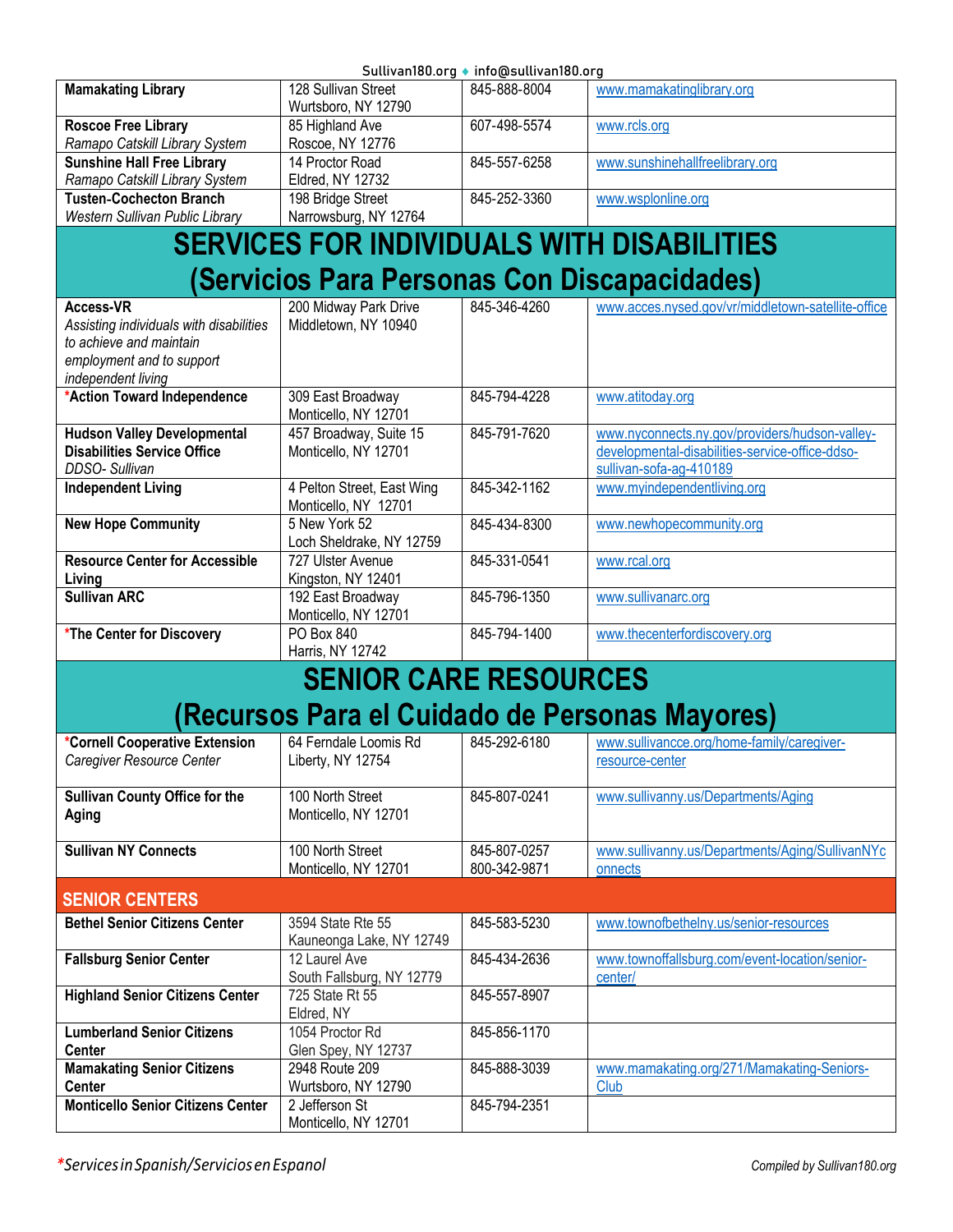| <b>ADULT MEDICAL DAY CARE</b>                 |                                                              |                         |                                                                               |
|-----------------------------------------------|--------------------------------------------------------------|-------------------------|-------------------------------------------------------------------------------|
| <b>Garnet Health Medical Center -</b>         | 68 Harris Bushville Rd                                       | 845-794-3300            |                                                                               |
| <b>Catskills</b><br>Adult Day Healthcare      | Harris, NY 12742                                             | Ext 2781 or<br>Ext 2782 |                                                                               |
| <b>Sullivan County Adult Care</b>             | 256 Sunset Lake Rd                                           | 845-292-8640            | www.sullivanny.us/Departments/Adultcarecenter                                 |
| <b>Center</b>                                 | Liberty NY 12754                                             |                         |                                                                               |
| <b>IN-HOME ASSISTANCE</b>                     |                                                              |                         |                                                                               |
| <b>Community Home Health Care</b>             | 20 Mountain Mall Plaza<br>Monticello, NY 12701               | 845-533-9086            | www.commhealthcare.com                                                        |
| <b>Hospice of Sullivan &amp; Orange</b>       | 800 Stony Brook Court<br>Newburgh, NY 12550                  | 845-561-6111            | www.hospiceoforange.com                                                       |
| <b>Preferred Home Care of New York</b>        | 30 East Main St                                              | 845-388-1700            | www.preferredhcny.com                                                         |
| *Sullivan County Public Health                | Middletown, NY 10941<br>50 Community Lane                    | 845-292-5910            | www.sullivanny.us/Departments/Publichealth/Longt                              |
| <b>Services</b><br>Long Term home health care | Liberty, NY 12754                                            |                         | ermhomehealthcare                                                             |
| services<br><b>Wellness Home Care Ltd</b>     | 252 S Main St                                                | 845-292-2127            | www.wellnesshomecare.com                                                      |
|                                               | Liberty, NY 12754                                            |                         |                                                                               |
| <b>WILLCARE</b>                               | 390 Broadway                                                 | 845-791-7077            | www.nyconnects.ny.gov/providers/willcare-sullivan-                            |
|                                               | Monticello, NY 12701                                         |                         | county-sofa-ag-413059                                                         |
| <b>SENIOR HOUSING</b>                         |                                                              |                         |                                                                               |
| <b>Bethel Senior Housing</b>                  | 3592 State Rte 55<br>Bethel, New York 12783                  | 845-583-5230            |                                                                               |
| <b>Barkley Gardens Apartments</b>             | 280 N Main St<br>Liberty, NY 12754                           | 845-292-9700            | www.coniferllc.com/properties/barkley-gardens-<br>apartments-liberty-ny       |
| <b>Golden Park Apartments</b>                 | 99 NY-52                                                     | 845-292-6535            | www.hallkeen.com/residential-properties/ny-liberty-                           |
|                                               | Liberty, NY 12754                                            |                         | golden-park-apartments                                                        |
| <b>Horizons at Wurtsboro</b>                  | 224 Sullivan St                                              | 845-888-4533            | www.regandevelopment.com/new-york-new-jersey-                                 |
|                                               | Wurtsboro, NY 12790                                          |                         | real-estate-developers/horizons-at-wurtsboro-<br>sullivan-county/             |
| <b>Liberty Commons</b>                        | 5 Liberty Commons Way &                                      | 845-292-1029            | www.apartmentfinder.com/New-York/Liberty-                                     |
|                                               | <b>Barton Road</b><br>Liberty, NY 12754                      |                         | Apartments/Liberty-Commons-Senior-Apartments/                                 |
| <b>Liberty Village</b>                        | 160 Lake Street<br>Liberty, NY 12754                         | 845-295-0041            | www.belmontmgmt.com/apartment-listings/liberty-<br>village/                   |
| <b>John Crawford Apartments</b>               | 33 Liberty St                                                | 845-794-8767            | www.chamberofcommerce.com/united-states/new-                                  |
|                                               | Monticello, NY 12701                                         |                         | york/monticello/retirement-community/6957027-<br>john-crawford-senior-housing |
| <b>Regency Manor Senior Housing</b>           | 74 Sturgis Rd                                                | 845-794-5278            | www.devonmgt.com/wp/locations/monticello-                                     |
|                                               | Monticello, NY                                               |                         | apartments/                                                                   |
| <b>Tannery Village</b>                        | 47 Richardson Ave<br>Monticello, NY 12701                    | 845-794-2975            | www.belmontmgmt.com/apartment-listings/tannery-<br>village/                   |
| <b>LOCAL NURSING HOMES</b>                    |                                                              |                         |                                                                               |
| <b>Achieve Nursing Home</b>                   | 1966, 170 Lake Street                                        | 845-292-4200            | www.achieverehabny.com                                                        |
| The Care Center at Sunset Lake                | Liberty, NY 12754<br>256 Sunset Lake Rd<br>Liberty, NY 12754 | 845-292-8640            | www.sullivanny.us/Departments/Adultcarecenter                                 |
| <b>Roscoe Nursing Home</b>                    | 420 Rockland Rd<br>Roscoe, NY 12776                          | 607-498-4121<br>Ext.251 | www.vestracare.com/roscoe/                                                    |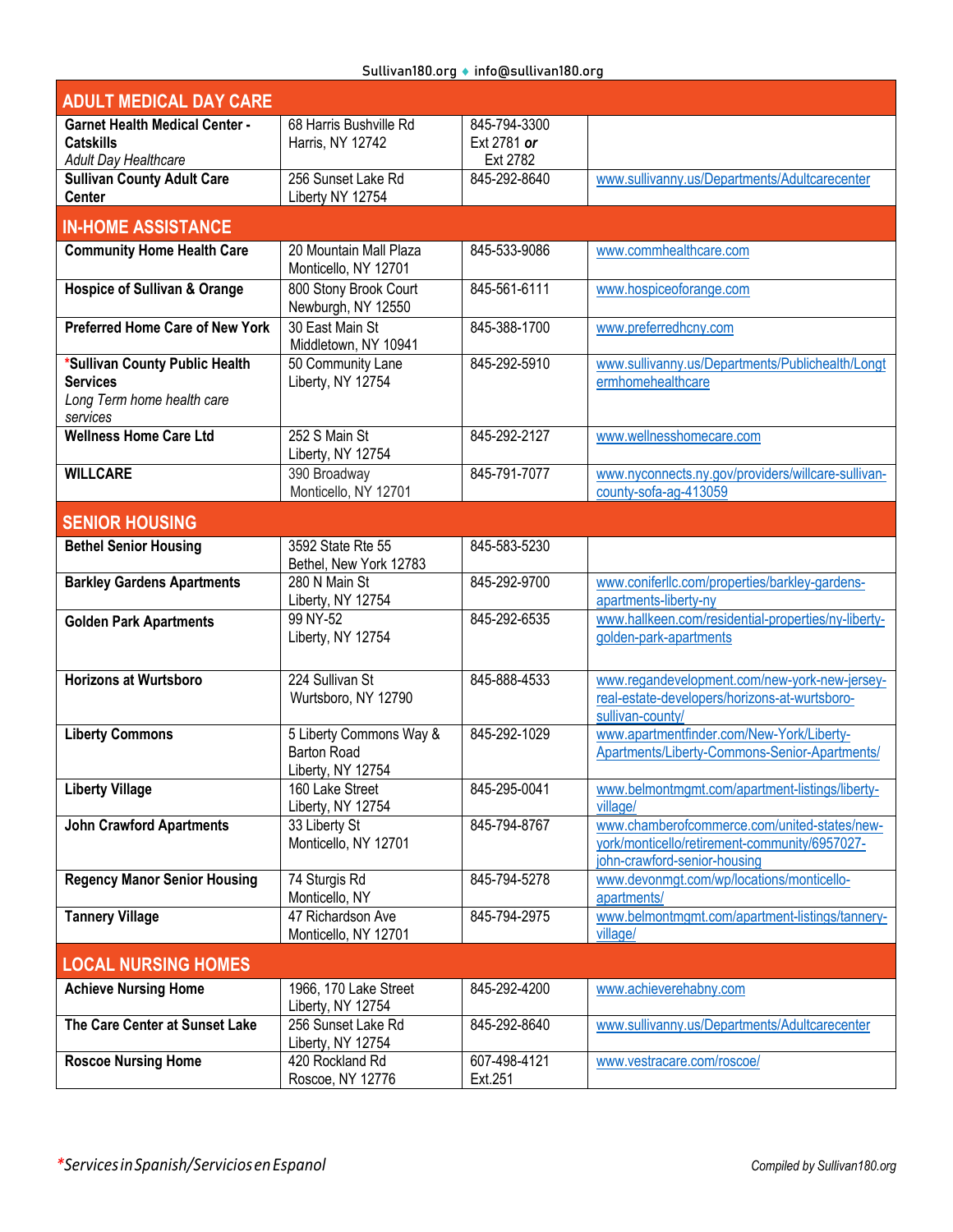<span id="page-19-2"></span><span id="page-19-1"></span><span id="page-19-0"></span>

| <b>SMOKING CESSATION FACILITATORS</b>                                            |                                                                      |                                           |                                                                                                       |
|----------------------------------------------------------------------------------|----------------------------------------------------------------------|-------------------------------------------|-------------------------------------------------------------------------------------------------------|
|                                                                                  |                                                                      | (Dejar de Fumar)                          |                                                                                                       |
| <b>Crystal Run Healthcare</b>                                                    | 61 Emerald Place<br>Rock Hill, NY 12775                              | 845-794-6999                              | www.crystalrunhealthcare.com                                                                          |
| <b>Hudson Valley Community</b><br><b>Services</b>                                | 20 Crystal Street<br>Monticello, NY 12701                            | 845-791-8871                              | www.hudsonvalleycs.org                                                                                |
| Independent Living, Inc.                                                         | 14 Pelton Street, East Wing<br>Monticello, NY 12701                  | 845-342-1162                              | www.myindependentliving.org/                                                                          |
| <b>Smokers Quitline</b>                                                          | <b>NYS Hotline</b>                                                   | 1-866-NYQUITS<br>$(1 - 866 - 697 - 8487)$ | www.nysmokefree.com                                                                                   |
| *Restorative Management Corp.<br>Support group for tobacco cessation             | 64 Jefferson St, Suite 2<br>Monticello, NY 12701                     | 845-250-1115                              | www.restorativemanagement.com                                                                         |
| <b>Rehabilitation Support Services</b>                                           | 22 Crystal Street<br>Monticello, NY 12701                            | 845-791-4010<br>845-791-4151              | www.rehab.org                                                                                         |
| <b>Sullivan County Department of</b><br><b>Community Services</b>                | 20 Community Lane<br>Liberty, NY 12754                               | 845-292-8770                              | www.sullivanny.us/Departments/CommunityServic<br>es                                                   |
| <b>Sullivan County Public Health</b><br><b>Services</b>                          | 50 Community Lane<br>Liberty, NY 12754                               | 845-292-5910                              | www.sullivanny.us/Departments/Publichealth/Healt<br>heducation                                        |
|                                                                                  | <b>TRANSPORTATION (Transportación)</b>                               |                                           |                                                                                                       |
| <b>NON-EMERGENCY MEDICAL TRANSPORTATION</b>                                      |                                                                      |                                           |                                                                                                       |
| <b>AmeriCare Transportation LLC</b>                                              | 87 Radcliff Rd,<br>Liberty, NY 12754                                 | 845-292-0105                              | www.facebook.com/pg/AmeriCare-Transportation-<br>LLC-321269484560504/about                            |
| <b>A2B Taxi</b>                                                                  | 5179 Main St<br>S. Fallsburg, NY 12779                               | 845-434-2822<br>845-434-2800              | www.facebook.com/A2B-Taxi-117395035012106                                                             |
| *Medicaid Transportation                                                         | Non- Emergency Medical<br>Transportation                             | 866-573-2148                              | www.sullivanny.us/Departments/Familyservice<br>s/Medicalassistanceprograms/Medicaidtransp<br>ortation |
| Medi Car                                                                         | South Fallsburg; Non-<br><b>Emergency Medical</b><br>Transportation  | 845-436-5747                              |                                                                                                       |
| <b>We Care Travels</b>                                                           | Liberty; Non-Emergency<br>Medical Transportation                     | 845-295-0900                              | www.facebook.com/wecaremedicaltransport                                                               |
| <b>Yellow Cab</b>                                                                | 300 East Broadway<br>Monticello, NY 12701                            | 845-794-7777<br>845-794-4040              | www.yellowcabmonticello.com                                                                           |
| <b>PUBLIC TRANSPORTATION</b>                                                     |                                                                      |                                           |                                                                                                       |
| <b>Coach USA / Shortline Bus</b>                                                 | 30 Sturgis Rd<br>Monticello, NY 12701                                | 845-794-5500<br>800-631-8405              | www.sullivancatskills.com/business/shortline-<br>buscoach-usa/                                        |
| Move Sullivan-<br><b>Sullivan County Dept of</b><br>Transportation               | 100 North Street<br>Monticello, NY 1270                              | 845-434-4102                              | www.sullivanny.us/Departments/Transportation/Mo<br>veSullivan                                         |
|                                                                                  | <b>URGENT CARE (Atención</b>                                         |                                           |                                                                                                       |
|                                                                                  |                                                                      | de Urgencias)                             |                                                                                                       |
| <b>Garnet Health Medical Center -</b>                                            | 38 Concord Rd                                                        | 845-333-6500                              | www.garnethealth.org/locations/garnet-health-                                                         |
| <b>Catskills Urgent Care Center</b><br><b>Ahava Medical &amp; Rehabilitation</b> | Monticello, NY 12701<br>25 Carrier St                                | 845-281-7200                              | urgent-care-monticello<br>www.ahavamedical.com/locations-liberty-ny                                   |
| <b>Urgent Care Center</b><br><b>Chai Urgent Care</b>                             | Liberty, NY 12754<br>5208 Main St                                    | 845-409-2424                              | www.chaicare.org                                                                                      |
| <b>Crystal Run Urgent Care Center</b>                                            | South Fallsburg, NY 12779<br>61 Emerald Place<br>Rock Hill, NY 12775 | 845-796-5444                              | www.crystalrunhealthcare.com/locations/rock-hill/                                                     |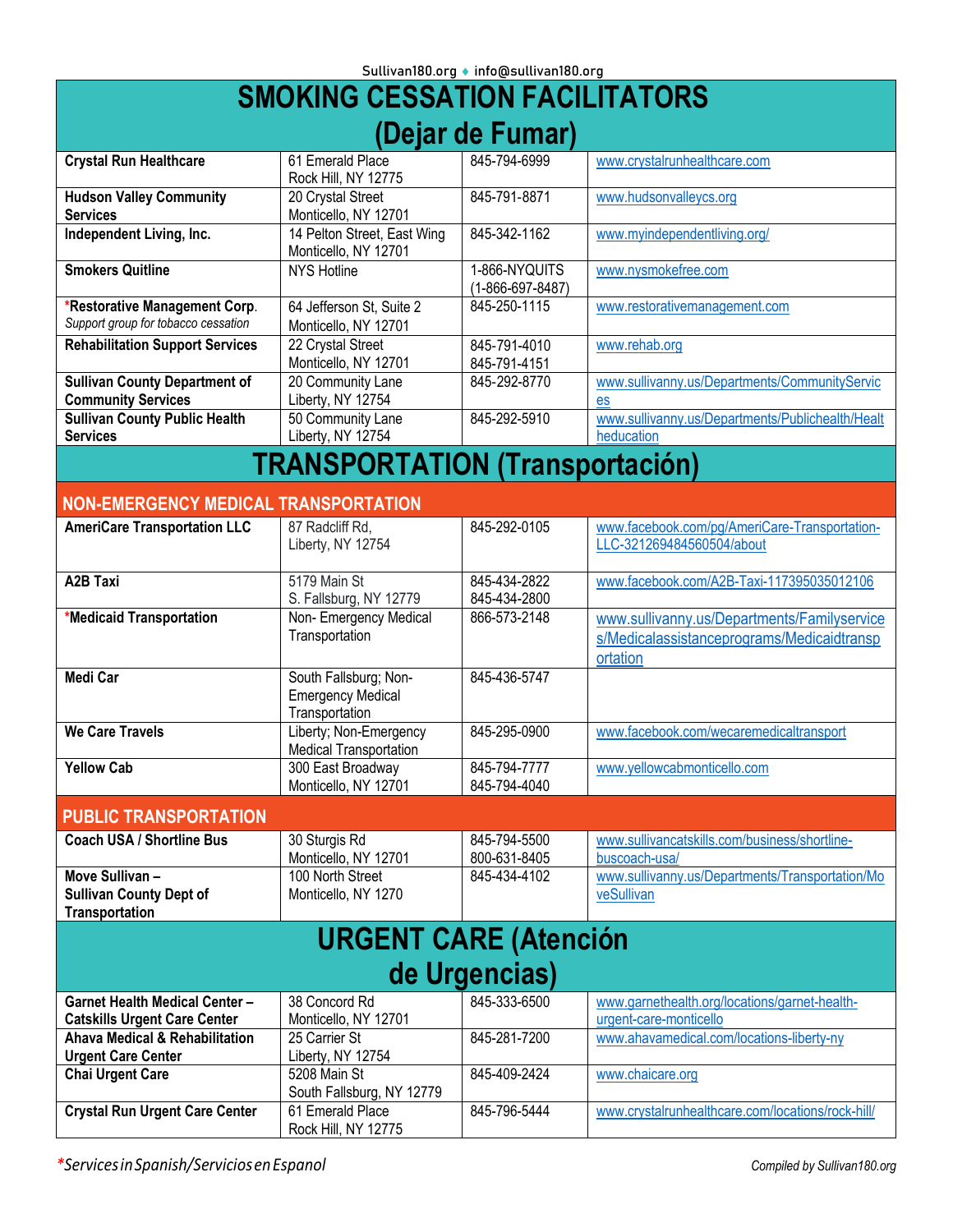<span id="page-20-0"></span>

| Sullivan180.org ♦ info@sullivan180.org                    |                                                |              |                                                 |
|-----------------------------------------------------------|------------------------------------------------|--------------|-------------------------------------------------|
| <b>Middletown Medical Urgent Care</b>                     | 4058 St Route 42, Suite 5                      | 845-791-6400 | www.middletownmedical.com/monticello            |
| <b>Center</b>                                             | Monticello, NY 12701                           |              |                                                 |
| <b>VETERAN SERVICES</b>                                   |                                                |              |                                                 |
|                                                           |                                                |              |                                                 |
| (Servicios Para Veteranos)                                |                                                |              |                                                 |
| *Action Towards Independence                              | 309 East Broadway<br>Monticello, NY 12701      | 845-794-4228 | www.atitoday.org                                |
|                                                           |                                                |              |                                                 |
| <b>Begin Again Transitional Services</b>                  | 15 Dixon Ave                                   | 845-747-8259 | www.batsforvets.org                             |
| for Veterans (BATS)                                       | Liberty, NY 12754                              |              |                                                 |
| <b>Sullivan County Veteran Services</b>                   | 100 North Street                               | 845-807-0233 | www.sullivanny.us/Departments/Veterans          |
|                                                           | PO Box 5012                                    |              |                                                 |
|                                                           | Monticello, NY 12701                           |              |                                                 |
| <b>Federation for the Homeless</b>                        | 9 Monticello Street                            | 845-794-2604 | www.scfederation.org                            |
|                                                           | Monticello, NY 12754                           |              |                                                 |
| <b>Veteran Crisis Line</b>                                | 24/7 Hotline                                   | 845-747-8259 | www.veteranscrisisline.net                      |
| <b>Supportive Services for Veteran</b><br><b>Families</b> | Wescop-Sullivan County                         | 845-565-2892 | www.va.gov/homeless/ssvf/index.html             |
| VA Hudson Valley Health Care                              | 55 Sturgis Rd                                  | 845-791-4936 | www.hudsonvalley.va.gov/locations/Monticello Co |
| <b>System</b>                                             | Monticello, NY 12701                           |              | mmunity Clinic.asp/                             |
| <b>VOCATIONAL (Vocacional)</b>                            |                                                |              |                                                 |
| <b>Delaware Valley Job Corps</b>                          | 9368 New York 97                               | 845-887-5400 | https://delawarevalley.jobcorps.gov             |
|                                                           | Callicoon, NY 12723                            |              |                                                 |
| <b>Sullivan BOCES</b>                                     | 15 Sullivan Ave, Suite 1W<br>Liberty, NY 12754 | 845-295-4000 | www.scboces.org                                 |
| <b>The Center for Workforce</b>                           | 100 North Street                               | 845-807-0387 | www.sullivanny.us/Departments/Workforcedevelop  |
| <b>Development</b>                                        | Monticello, NY 12701                           |              | ment                                            |



# <span id="page-20-1"></span>**Check out [www.Sullivan180.org](http://www.sullivan180.org/) for an updated calendar of Sullivan County trainings**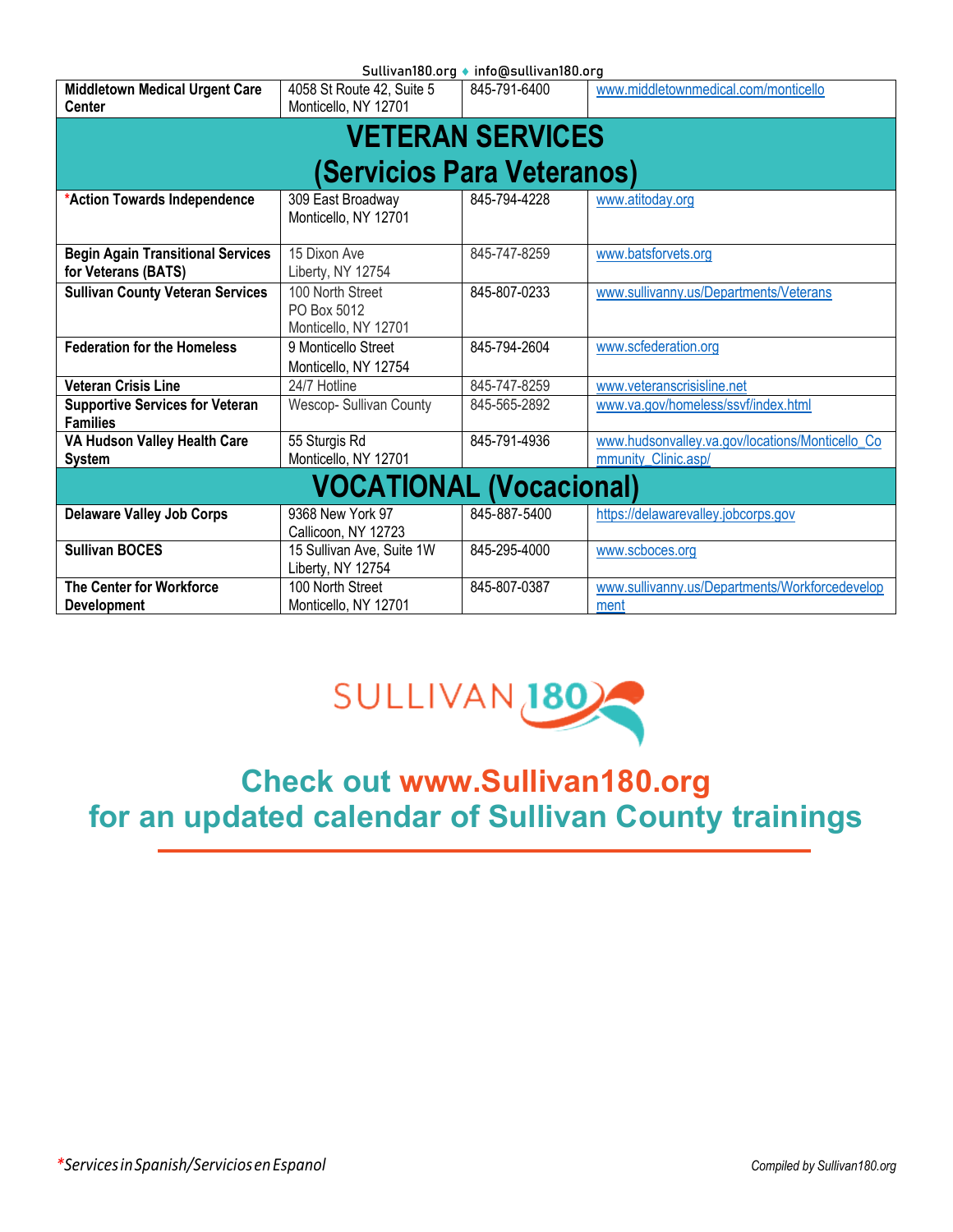

**Anyone seeking help fighting substance use disorders may come to any local police station and ask for the 'Hope Not Handcuffs' program. Everyone will be treated with compassion and respect, while a call will be made to an 'angel' volunteer from the Hope Not Handcuffs – Hudson Valley team who will actively seek out a treatment plan. For more information, stop by your local police station, call 833-428-HOPE or visit [www.tricountycommunitypartnership.org/program-information.](http://www.tricountycommunitypartnership.org/program-information)**

# **Sullivan County Information Line for Substance Use and Mental Health Services**